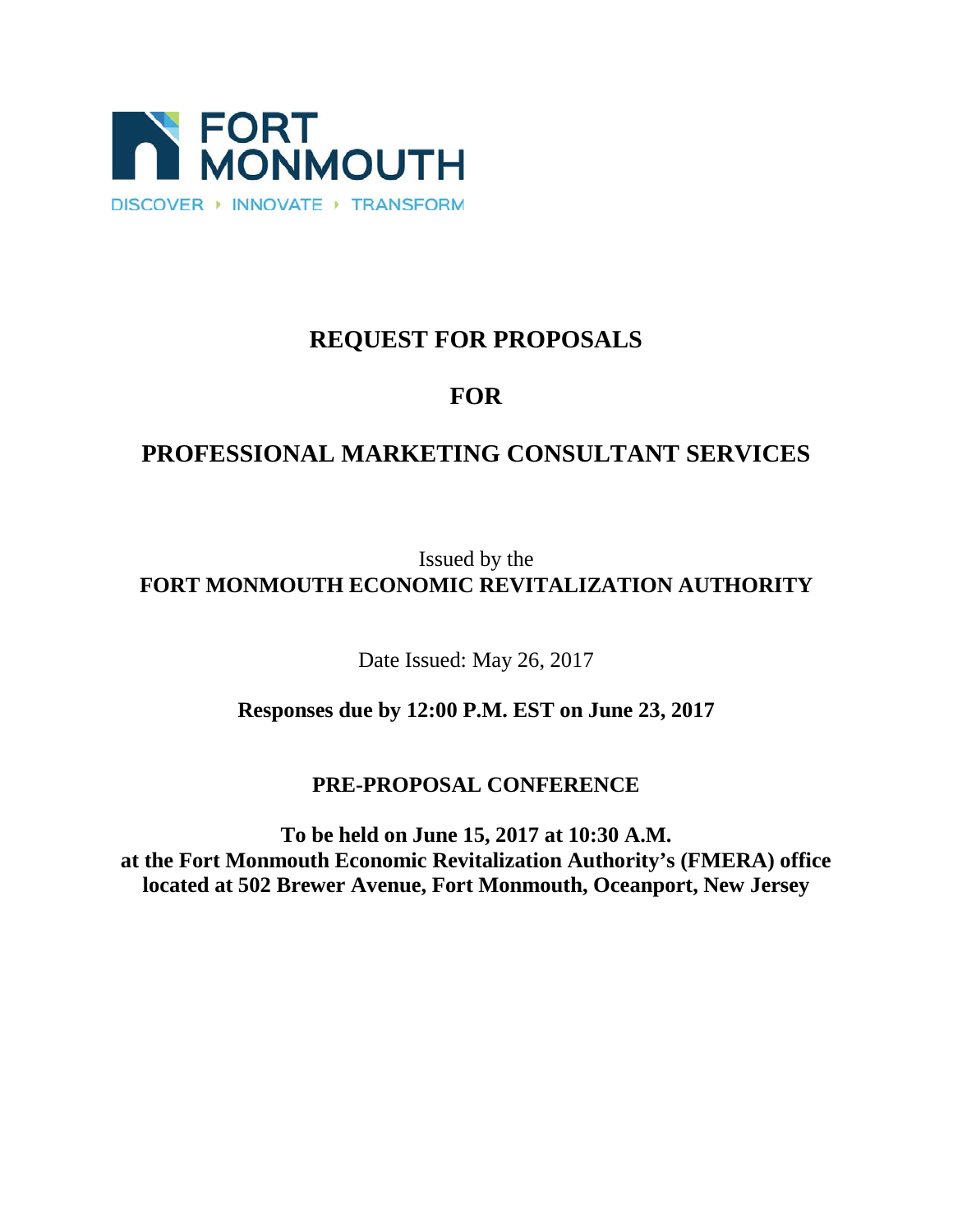# **1.0 PURPOSE AND INTENT**

The Fort Monmouth Economic Revitalization Authority (the "Authority" or "FMERA"), by means of this Request for Proposals (the "RFP") for Professional Marketing Consultant (the "Consultant") Services, is soliciting technical proposals and fee proposals from qualified bidders interested in performing the services described herein. The Authority will select one bidder to provide these services.

It is anticipated that FMERA will engage a consultant who can provide professional services in four areas: 1) the refinement of the FMERA brand; 2) placemaking; 3) media and publicity; and 4) lead/prospect sourcing. These services will promote and articulate the Authority's mandate – the redevelopment of Fort Monmouth – and spotlight the Fort's attributes to our stakeholders, prospects and other interested parties. The selected Consultant will also assist the Authority in expanding the reach and upgrading the content on FMERA's website[, www.fortmonmouthnj.com,](http://www.fortmonmouthnj.com/) and on social media platforms. Our intention is to increase and enhance our communication and interactions with our stakeholders, and further our marketing effort to interested parties.

As an Authority of the State of New Jersey, FMERA interacts with parties ranging from interested citizens and elected officials to entrepreneurs, developers, investors and real estate professionals. It is important that we have a brand that expresses our mission universally -- in an effective and friendly way. FMERA's mission is to complete the redevelopment of Fort Monmouth efficiently and expeditiously while maximizing the creation of jobs and tax rateables and building a forwardlooking community guided by the planning principles embodied in the Fort Monmouth Reuse & Redevelopment Plan (the "Reuse Plan"). The Reuse Plan envisions the redeveloped Fort as a green, live-work-play, transit-friendly community targeting technology sector uses.

In 2014 FMERA took the first step in refining its brand by engaging a consultant to create a new logo and tagline, and upgrade its website, marketing collateral, signage and letterhead.

To build upon the newly refined brand, and increase and enhance FMERA's marketing effort, FMERA is now seeking professional marketing services as outlined in the scope of services set forth as ATTACHMENT #1 to this RFP (the "Scope of Services").

**Our total maximum not to exceed budget for the mandatory tasks identified in the Scope of Services is eighty thousand (\$80,000) dollars for the first year of the engagement**. The Consultant will be engaged for a term of twelve (12) months commencing with the date of appointment which is expected to be on or about August 1, 2017, with up to four (4) one-year extension options which may be exercised at FMERA's sole discretion. Additional tasks may be assigned to the Consultant after the first year and those tasks will be paid for on a time and materials basis.

Please note that as a state-level economic development organization, FMERA coordinates its branding and marketing initiatives with the New Jersey Economic Development Authority, the New Jersey Business Action Center, Choose New Jersey and the Executive Branch of state government. The content of any earned media efforts by the selected Consultant is subject to the final approval of FMERA staff. Further, the Consultant shall not issue news releases pertaining to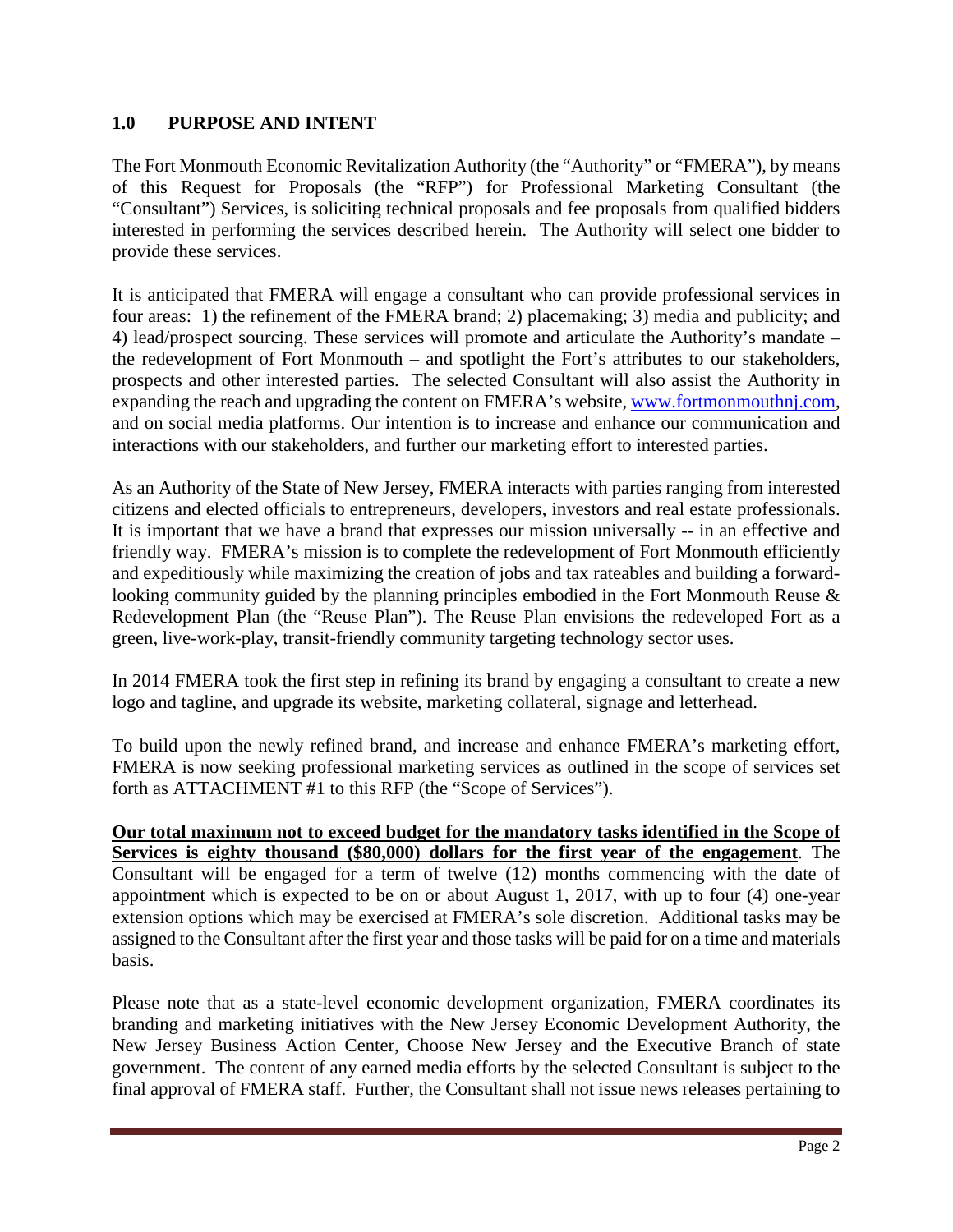any aspect of the services being provided nor shall it use the names, logos or images of the State of New Jersey or FMERA, or any data or results arising from the performance of work under the contract to be awarded, as a part of any commercial advertising under the contract to FMERA without the prior, written consent of FMERA staff. All such requests shall be directed to FMERA through its Designated Representative, who shall coordinate such approvals to be granted, if any.

# **2.0 BACKGROUND**

The Authority was established by P.L.2010, Chapter 51, by the New Jersey State Legislature (the "State Legislature"). In creating the Authority, the State Legislature declared that the closure and revitalization of Fort Monmouth is a matter of great concern for the host municipalities of Eatontown, Oceanport, and Tinton Falls; for Monmouth County; and for the State of New Jersey.

The economies, environment, and quality of life of the host municipalities, Monmouth County, and the State will benefit from the efficient, coordinated, and comprehensive redevelopment and revitalization of Fort Monmouth. The Fort Monmouth Economic Revitalization Planning Authority was established pursuant to P.L.2006, c.16 (C.52:27I-1 et seq.) to plan for the comprehensive conversion and revitalization of Fort Monmouth, so as to encourage enlightened land use and to create employment and other business opportunities for the benefit of the host municipalities, of that county and the entire State. On September 4, 2008, the Fort Monmouth Economic Revitalization Planning Authority submitted a comprehensive conversion and revitalization plan for Fort Monmouth, known as the "Fort Monmouth Reuse and Redevelopment Plan," and a homeless assistance submission to the United States Department of Defense and the United States Department of Housing and Urban Development, as required under the applicable federal Base Closure and Realignment law and regulations. The Reuse Plan is the result of an extensive, coordinated, and collaborative process conducted by the Fort Monmouth Economic Revitalization Planning Authority, and reflects input from the host municipalities, Monmouth County, State departments and agencies and the general public as to the future of Fort Monmouth.

FMERA has acquired title to the 1,126 acre Fort from the U.S. Army and has begun to implement the Reuse Plan, which will ultimately result in the development of 1,585 new housing units and over 2.8 million square feet of commercial and other non-residential uses, at a total development cost of approximately \$1.5 billion. As of year-end 2016, approximately 500,000 sf of new and renovated buildings were occupied and 1,200 people were employed on the former Fort. Currently, about 57% of the Fort's acreage is either sold, under contract, or in negotiations, so the bulk of the selected Consultant's efforts will be focused on the balance of the property. FMERA anticipates completing redevelopment of the entire Fort by 2027.

# **3.0 SCOPE OF SERVICES**

The scope of services is attached at **ATTACHMENT #1**.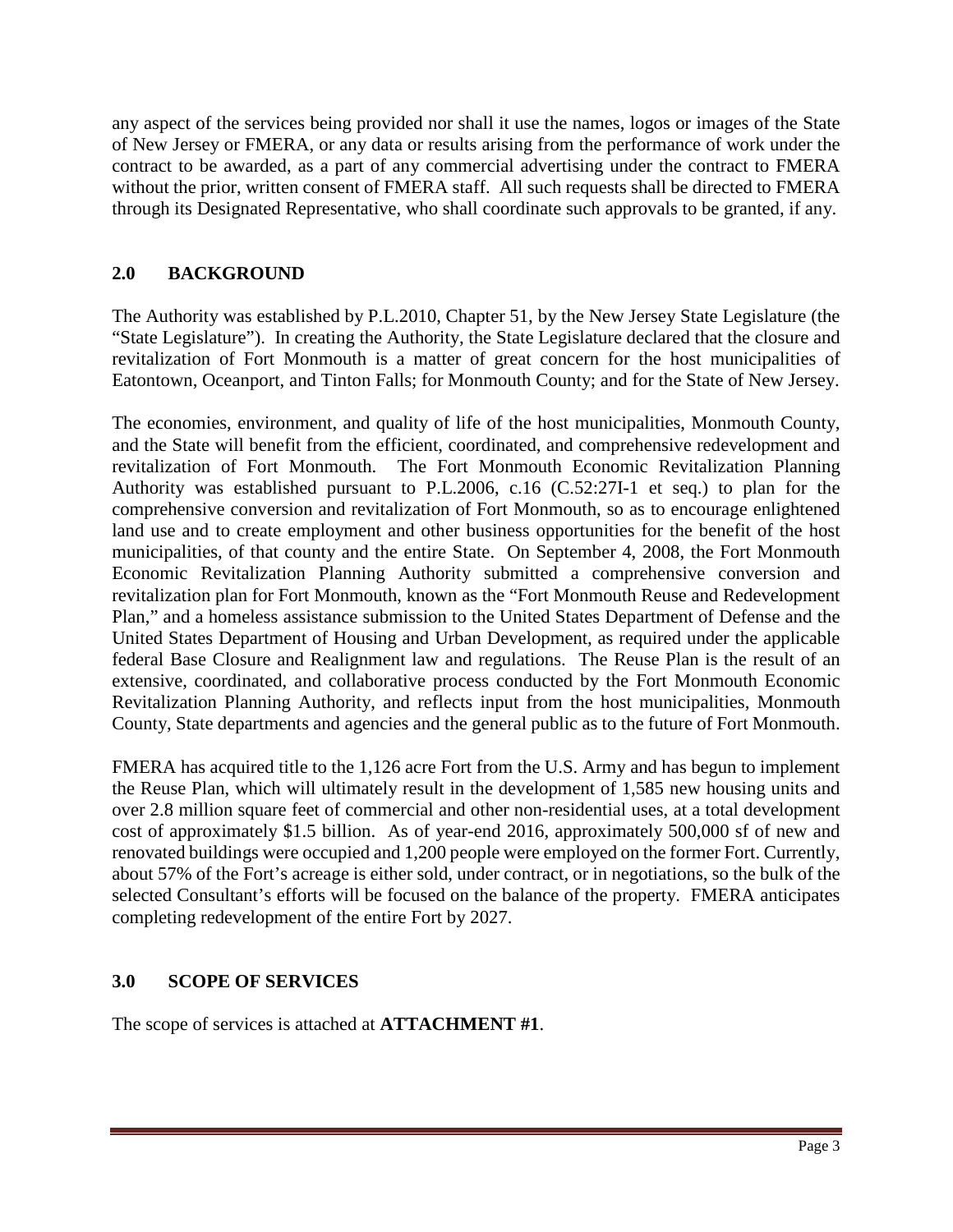#### **4.0 PRE-PROPOSAL CONFERENCE**

A **Pre-Proposal Conference** will be held at **10:30a.m.** on **June 15, 2017** at the Authority's office located at 502 Brewer Avenue, Fort Monmouth, Oceanport, New Jersey. Pre-registration of the bidder's attendance is requested, but not mandatory. For pre-registration, please contact Regina McGrade at [rmcgrade@njeda.com](mailto:rmcgrade@njeda.com) or at (732) 720-6350.

# **5.0 PROPOSAL SUBMISSION**

**Three (3) copies** of the proposal (one (1) unbound, original; one (1) bound copy; one (1) copy in PDF format on a CD or USB drive) must be submitted marked "Professional Marketing Consultant Services**"** and addressed to:

> Bruce Steadman Executive Director Fort Monmouth Economic Revitalization Authority

**Proposals must be received by June 23, 2017, at 12:00 P.M. Eastern Standard Time (EST). Bid opening will take place at the FMERA offices, 502 Brewer Avenue, Fort Monmouth, Oceanport, New Jersey at 12:30 P.M. EST on June 23, 2017.**

**Proposals may be delivered via an overnight service (FedEx or UPS) to 100 Barton Avenue, Oceanport, NJ 07757 by June 23, 2017 at 12:00 P.M. EST.**

**Hand delivered proposals must be received at the FMERA Staff Office, 502 Brewer Avenue, Fort Monmouth, Oceanport, New Jersey by June 23, 2017 at 12:00 P.M. EST.** 

**For US mail delivery, please mail to FMERA, P.O, Box 267, Oceanport, NJ. All US mail deliveries must be received by 12:00 P.M. on June 23, 2017.**

**No faxed or email proposals will be accepted. Proposals received after the time and date listed above will not be considered.** 

#### **Proposals will be publicly opened and announced on June 23, 2017 at 12:30 P.M. at the Authority Office located at 502 Brewer Avenue, Fort Monmouth, Oceanport, New Jersey.**

The Authority reserves the right to hold oral interviews with any or all of the bidders submitting proposals. The Authority expects to hold oral interviews, if any, on or about **June 29, 2017**. If held, each bidder being requested to attend oral interviews will be notified by the Authority on or about **June 26, 2017**.

The Authority will not be responsible for any expenses in the preparation and/or presentation of the proposals and oral interviews, if any, for the disclosure of any information or material received in connection with this solicitation, whether by negligence or otherwise.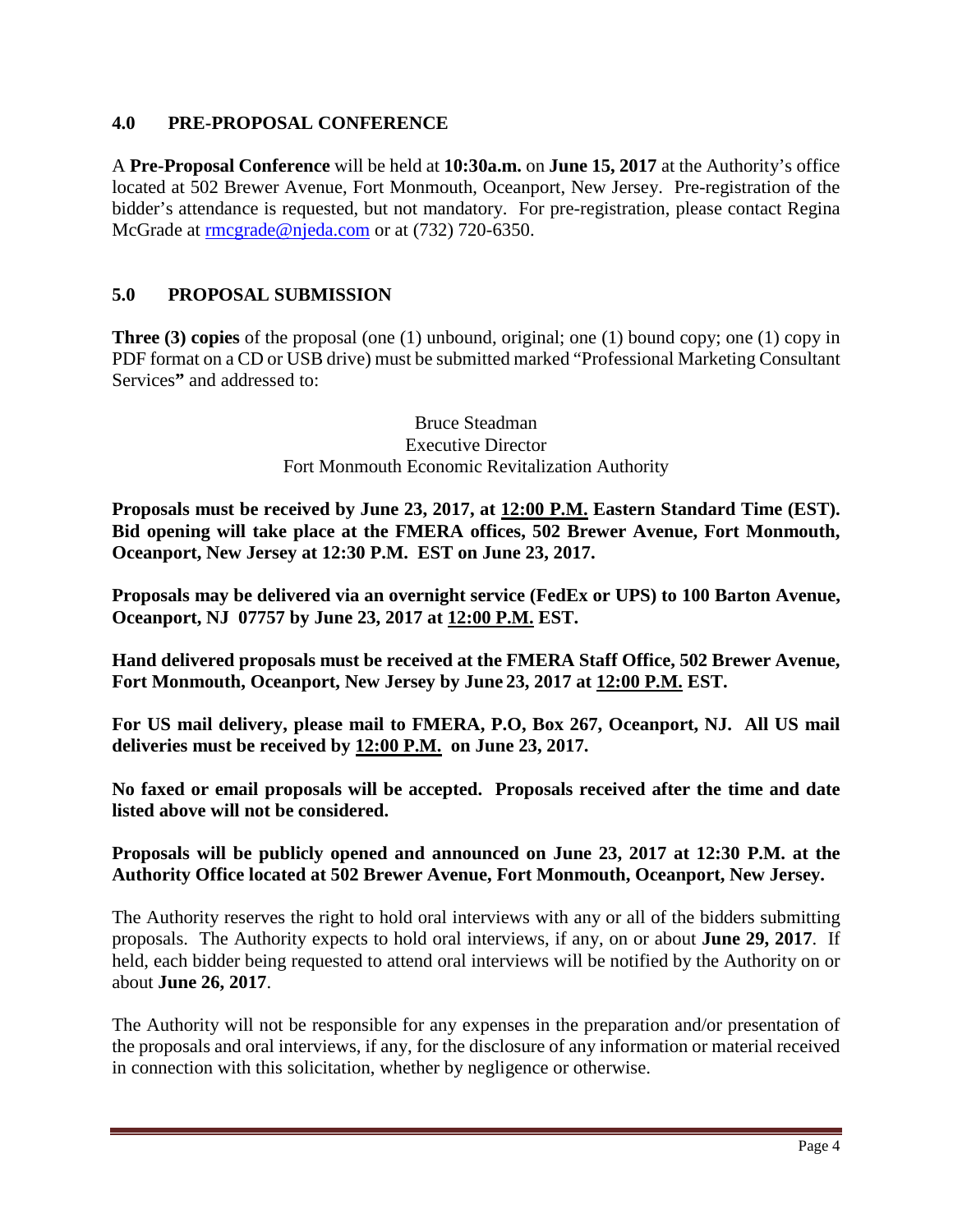The Authority reserves the right to request additional information if necessary, or to request an interview with bidder(s), or to reject any and all proposals with or without cause, and, in its sole discretion, waive any irregularities or informalities, such as minor elements of non-compliance with regard to the requirements of this RFP, in the proposals submitted. The Authority further reserves the right to make such investigations as it deems necessary as to the qualifications of any and all bidders submitting proposals. In the event that all proposals are rejected, the Authority reserves the right to re-solicit proposals.

The Authority, in its sole discretion, reserves the right to waive minor elements of non-compliance of any bidder's proposal with regard to the requirements of this RFP.

Responding bidders may withdraw their proposal at any time prior to the final filing date and time, as indicated on the cover page to this RFP, by written notification signed by an authorized agent of the bidder(s). Proposals may thereafter be resubmitted, but only up to the final filing date and time.

The responding bidder assumes sole responsibility for the complete effort required in this RFP. No special consideration shall be given after the proposals are opened because of a bidder's failure to be knowledgeable about all requirements of this RFP. By submitting a proposal in response to this RFP, the bidder represents that it has satisfied itself, from its own investigation, of all of the requirements of this RFP.

Documents and information submitted in response to this RFP shall become property of the Authority and generally shall be available to the general public as required by applicable law, including the New Jersey Open Public Meetings Act and the New Jersey Open Public Records Act, N.J.S.A. 47:1A-1 et seq.

Communications with representatives of the Authority by the proposer or the proposer's representatives concerning this RFP are **NOT** permitted during the term of the submission and evaluation process (except as set forth above in Section 4.0, an oral interview as set forth above in Section 5.0, and as set forth in Section 6.0 below). Communications regarding this RFP in any manner (except as set forth above in Section 4.0 and Section 5.0 and as set forth in Section 6.0 below) **will result in the immediate rejection** of the bidder's proposal.

# **6.0 QUESTIONS AND ANSWERS**

Bidders will be permitted to ask questions regarding any aspect of this RFP at the Pre-Proposal Conference. The Authority will also accept questions from bidders regarding any aspect of this RFP via e-mail only until 5:00 p.m. Eastern Standard Time on **June 19, 2017**. Questions should be directed via e-mail to:

> [dnuse@njeda.com](mailto:dnuse@njeda.com) [cvalente@njeda.com](mailto:cvalente@njeda.com)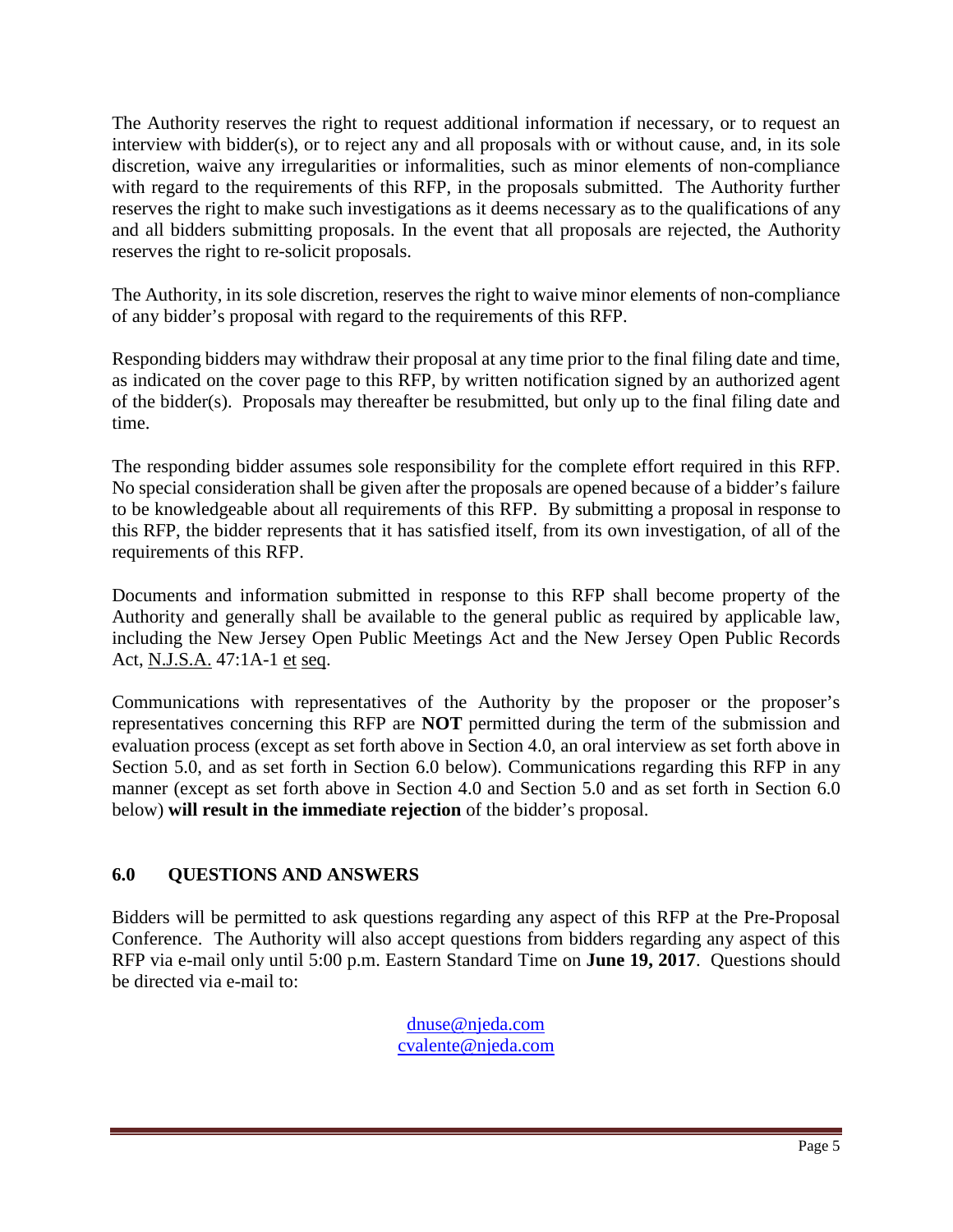All answers to questions posed will be posted on the Authority website at [www.fortmonmouthnj.com](http://www.fortmonmouthnj.com/) and/or through an addendum (if any) to this RFP made available to all potential bidders at the Authority website.

# **7.0 SUBCONTRACTING AND STAFFING**

The Authority encourages each bidder responding to this RFP that to the extent that there are opportunities for such bidder to subcontract services under this procurement, the bidder will make good faith efforts to subcontract work to qualified small businesses in accordance with the Set Aside Contracting and Subcontracting Program, N.J.A.C. 17:13-4 et seq., Executive Order No. 71 (McGreevey 2003), and Executive Order 151 (Corzine 2009).

**The bidder must state whether they propose to perform all services in-house or if they are proposing to joint-venture with another entity or subcontract a portion(s) of the work, and the identities and qualifications of their proposed joint-venture partner and/or subcontractor(s).** 

The bidder must use the subconsultant identified in the bidder's proposal to perform the services required, unless the bidder requests the approval from the Authority for the substitution of a subconsultant who can also provide the services required, with such approval of the Authority to be in the Authority's sole decision.

# **8.0 THE PROPOSAL**

The proposal to be submitted by the bidder consists of a technical proposal and a fee proposal. The originals and copies of the technical proposal and fee proposal are to be submitted in separate sealed envelopes. Additionally, the requested supporting documents listed in Section 9.0 below must be included with the technical proposal.

# **9.0 INSTRUCTIONS FOR SUBMITTING A TECHNICAL PROPOSAL**

The bidder shall describe its approach and plans for accomplishing the work outlined in the Scope of Services attached hereto as **Attachment #1**. The technical proposal must consist of the following:

- I. Cover Letter
- II. References
- III. Description of Bidder's Prior Experience and Qualifications
- IV. Management Overview and Approach
- V. Organization Chart
- VI. Key Team Member List
- VII. Resumes of Key Team Members
- VIII. Disclosure of Investment Activities in Iran form (see Section 12.7 of this RFP)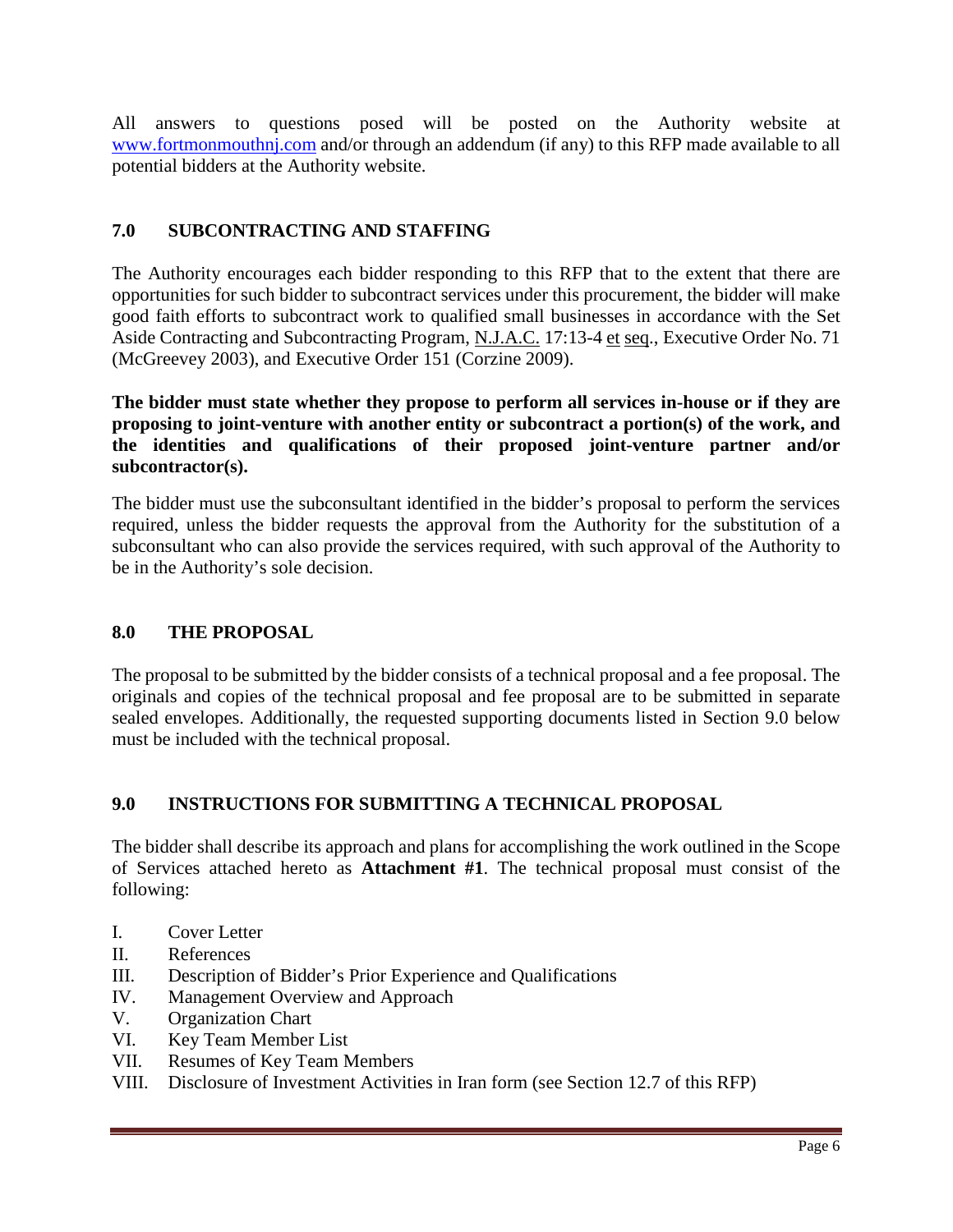All of the above items must be addressed in the submission in the same order as stated above. Each bidder's technical proposal will be evaluated based upon the Evaluation Criteria enumerated in Section 13 below. Proposals should be submitted on 8 ½ by 11 inch pages.

# **9.1 A MORE DETAILED DESCRIPTION OF THE ITEMS REQUIRED IN THE TECHNICAL PROPOSAL FOLLOWS:**

# **9.1.A Cover Letter**

The bidder must include a cover letter which indicates the full name and address of the bidder that will perform the services described in this RFP. The bidder must indicate the name and contact information for the individual who will be the senior contact person for the responding bidder for this engagement. The bidder must also indicate whether the bidder is operating as an individual proprietorship, partnership, corporation, limited liability company, or a joint venture. The cover letter should also indicate the state of incorporation or formation of the bidder and list all licenses obtained by the bidder enabling it to operate. The cover letter must also include identification of any and all sub-consultants of the bidder.

# **9.1.B References**

The bidder must provide at least three (3) client references applicable to the scope of services, with contact names, telephone numbers and e-mail addresses.

# **9.1.C Description of Bidder's Prior Experience and Qualifications**

Through a response to the specific requests below, the respondent should clearly state its skills and experience in a manner that demonstrates its capability to complete the Scope of Services as attached hereto as ATTACHMENT #1. If applicable, please highlight projects in which members of your proposed project team have worked together. Please indicate for each project which you list, the scope of the project and the location of the project.

Please provide a description of experience within the past ten (10) years related to:

- 1. Consultants should highlight their qualifications and experience (i.e., relevant case histories, including government and economic development organization experience with sufficient detail, information and/or access to online demos or examples).
- 2. Consultants should demonstrate their knowledge of best practices in marketing for economic development organizations and/or BRAC-related local redevelopment authorities, and indicate whether they or their clients have been the recipients of any awards, such as the International Economic Development Council's annual awards for economic development marketing.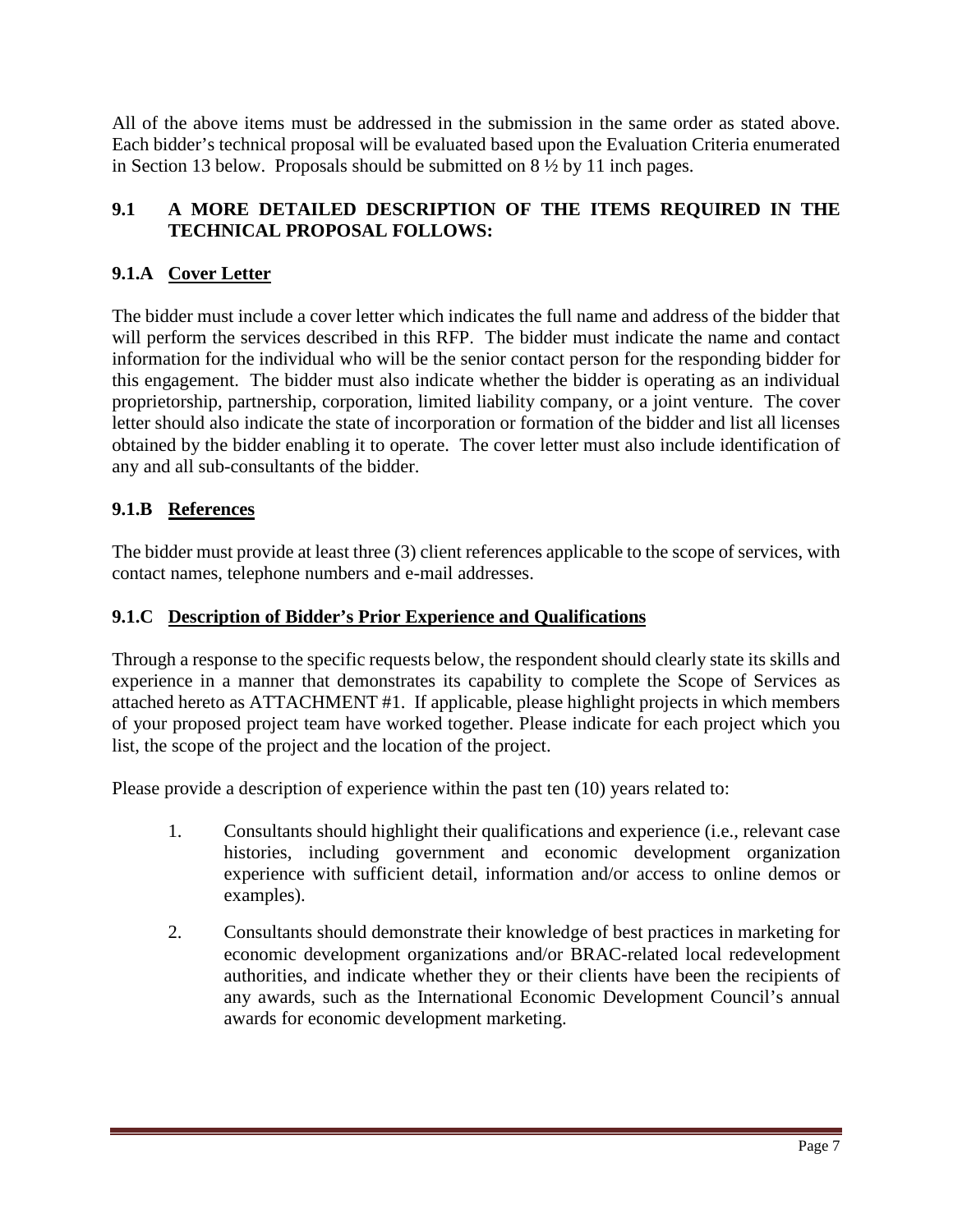# **9.1.D Management Overview and Approach**

The bidder shall set forth its overall technical approach and plans to meet the requirements of the RFP in a narrative format. This narrative should convince the Authority that the bidder understands the objectives that the engagement is intended to meet, the nature of the required work and the level of effort necessary to successfully complete the engagement. This narrative should convince the Authority that the bidder's general approach and plans to undertake and complete the engagement are appropriate to the tasks and subtasks involved.

The responding bidder shall also set forth a detailed work plan indicating how each task in the Scope of Services (attached hereto as ATTACHMENT #1) will be accomplished, including an outline of a proposed meeting schedule with FMERA staff and timeline for key milestones and completion of scope of work.

Mere reiterations of the tasks and subtasks set forth in the Scope of Services are strongly discouraged, as they do not provide insight into the bidder's ability to complete the engagement. The bidder's response to this section should be designed to convince the Authority that the bidder's detailed plans and proposed approach to complete the Scope of Services are realistic, attainable and appropriate and that the bidder's proposal will lead to successful completion of the engagement to provide the services requested pursuant to this RFP.

# **9.1.E Organization Chart**

The organization chart must include all key team members, their labor category and titles for this engagement and the bidder they represent. In the event the respondent bidder is a "joint venture", the respondent bidder must indicate from which participating bidder each key team member originates. For the purposes of this engagement, a "key team member" is a principal, partner or officer of the bidder, or a project executive, project manager, senior principal, studio head or job captain identified as having a responsible role in the successful completion of the services requested pursuant to this RFP and who generally spends or is expected to spend twenty (20) percent or more of his/her time on this engagement.

If the responding bidder is a "joint venture", there must be included a clear statement of responsibility associated with each member and/or entity of the joint venture.

# **9.1.F Key Team Member List**

The responding bidder must list each key team member and the percentage of time each key team member will spend on this engagement, based upon a forty (40) hour work week.

# **9.1.G Resumes of Key Team Members**

A resume of each key team member must be included.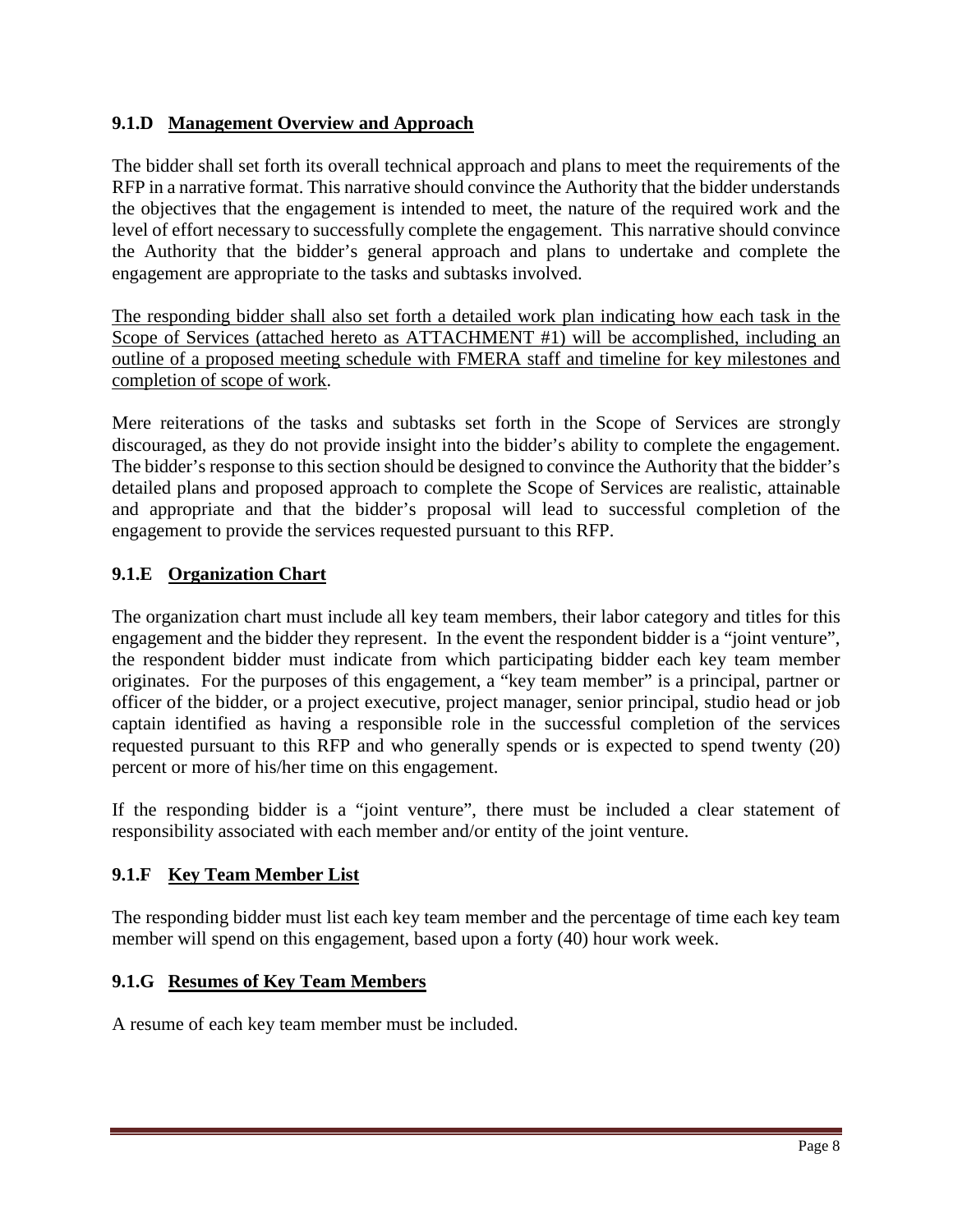# **9.1.H Disclosure of Investment Activities in Iran**

See Section 12.6 of this RFP for instructions on completing this form.

# **9.2 INSTRUCTIONS FOR SUBMITTING A FEE PROPOSAL**

The bidder shall provide a completed and signed fee proposal to be submitted in a separately sealed envelope. The bidder should also include a statement of any assumptions or exclusions underlying the bidder's fee proposal. A Fee Proposal template can be found in ATTACHMENT #4.

The fee proposal should include the following:

- 1. Breakdown of costs by production hours, tools and functionalities, including a not to exceed fee. The breakdown of costs should include "Fully Burdened Hourly Rates" for each position. A "Fully Burdened Hourly Rate" shall include all direct and indirect costs, including but not limited to: overhead, profit, travel, meals and administrative costs of the bidder. The Proposer's *"Fee Schedule",* must consider and include all costs, including travel and expenses, teleconferences, attendance at meetings, as needed, overnight delivery service (i.e. Federal Express, UPS Red, etc.), if applicable, etc.
- 2. Training (identify costs to train client staff).
- 3. Other charge areas (identify all other expenses, consulting fees, and/or future work, etc. to complete the project).
- 4. Fully Burdened Hourly Rates for each position to be charged for additional work outside of the Scope of Services, if any.

Each bidder is required to hold its prices through the selection process and the appointment of the consultant.

# **10.0 CONFIDENTIALITY AGREEMENT**

The selected bidder will be required to enter into a confidentiality agreement with the Authority, the form of which will be provided to the selected bidder at the conclusion of the selection process. The executed confidentiality agreement must be returned to the Authority prior to the commencement of performance by the selected bidder and all sub-consultants. The form of the confidentiality agreement is not subject to negotiation and no proposed comments or revisions will be entertained by the Authority.

# **11.0 STANDARD TERMS AND CONDITIONS & REQUIRED INSURANCE**

By submitting its proposal, the bidder agrees that if selected, it shall be bound by the Standard Terms and Conditions, attached hereto as ATTACHMENT #2 and that the bidder will comply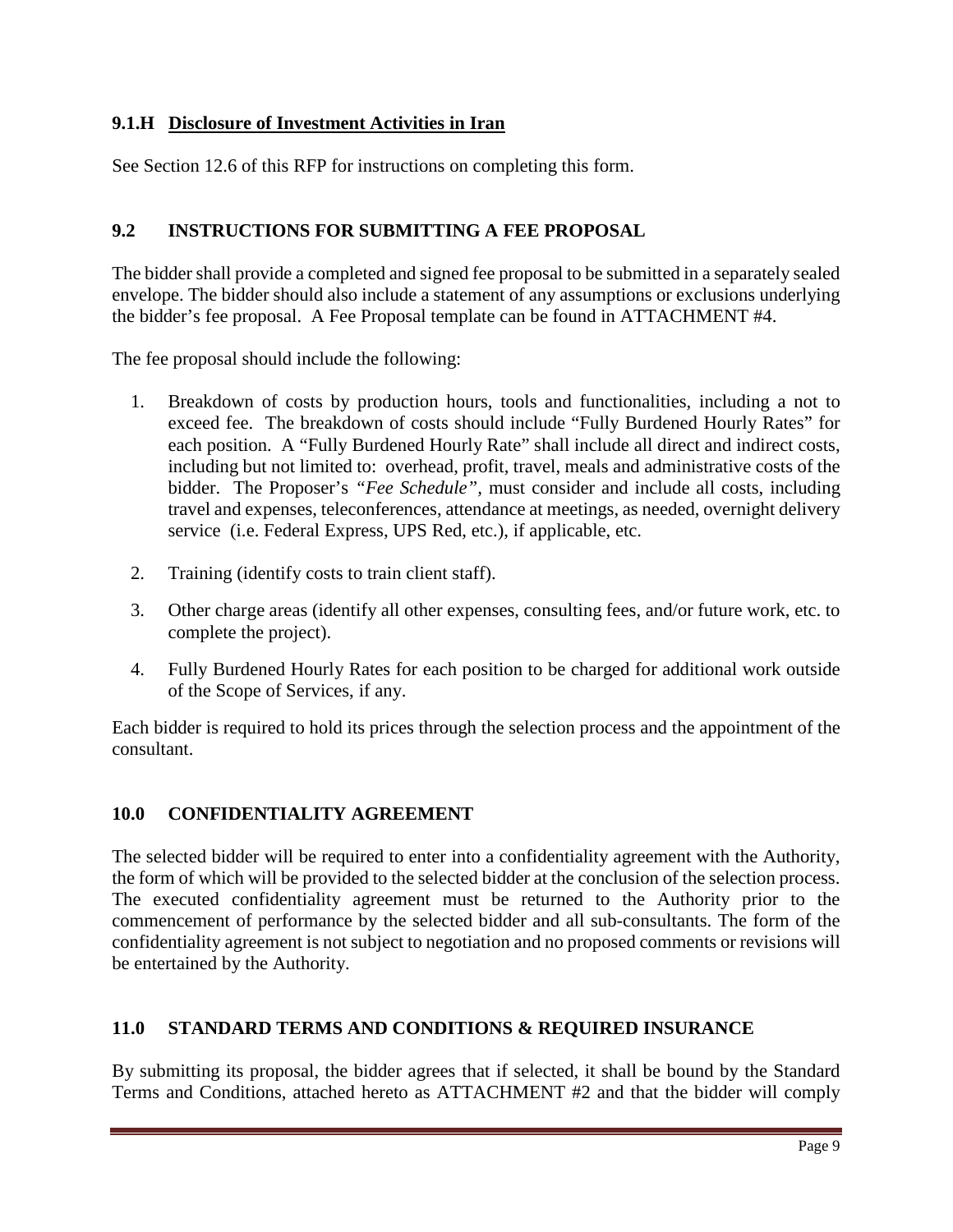with the required insurance requirements as set forth in the Standard Terms and Conditions, attached hereto as ATTACHMENT #2.

**Note:** Required insurance coverages/policies to be held by the selected bidder are set forth in the Standard Terms and Conditions.

# **12.0 COMPLIANCE WITH STATE LAW REQUIREMENTS**

#### **12.1** NEW JERSEY BUSINESS REGISTRATION CERTIFICATE - Public Law 2001, chapter 134; Public Law 2004, chapter 57; and Public Law 2009, chapter 315:

Each entity responding to this RFP must be registered with the New Jersey Department of Taxation – Division of Revenue and obtain a "*Business Registration Certificate*" ("*BRC*"), prior to entering into a contract with the Authority. All New Jersey and out-of-State business organizations must obtain a "*BRC*", prior to conducting business with the Authority. Bidders and any joint venture partners submitting a proposal are strongly encouraged to submit their *BRC(s)*, as well as the *BRC* for any named subcontractors with the proposal. The successful bidder is required to ensure that it, each joint venture partner and all subcontractors possess a valid *BRC* throughout the term of the contract and any extensions thereto.

No Authority can award a contract unless a valid *BRC* is obtained for each entity, as required by law. In the event the bidder, joint venture partners and / or any named subcontractors are unable to provide evidence of possessing a valid *BRC* prior to the award of a contract; the proposal may be deemed materially non-responsive

During the term of the contract and any extensions thereto, and prior to performing any work against said contract, the successful bidder must obtain and submit to the Authority, proof of a valid *BRC* registration for any subcontractor who will perform work against the resulting contract. Upon notification from the Authority of intent to award a contract, the successful bidder must provide written notice to all its intended subcontractors, if applicable, that they are required to submit a copy of their *BRC* to the Consultant. The Consultant shall maintain and submit to the Authority a list of subcontractors and their current addresses, updated as necessary, during the course of the contract performance. No subcontract shall be entered into with a subcontractor for work under the contract, unless the subcontractor first provides to the Consultant, proof of the subcontractor's valid *BRC* registration.

The business registration form (Form NJ-REG) can be found online at

#### <http://www.state.nj.us/treasury/revenue/busregcert.shtml>

Bidders may go to www.nj.gov/njbgs to register with the Division of Revenue or to obtain a copy of an existing *BRC*.

INDIVIDUALS, who may be responding to this RFP, or who may perform work against the contract as a subcontractor must also possess a valid *BRC*. The individual must complete and sign form "NJ-REG-A" (Rev 12/06) and submit it to the Department of Treasury. Evidence of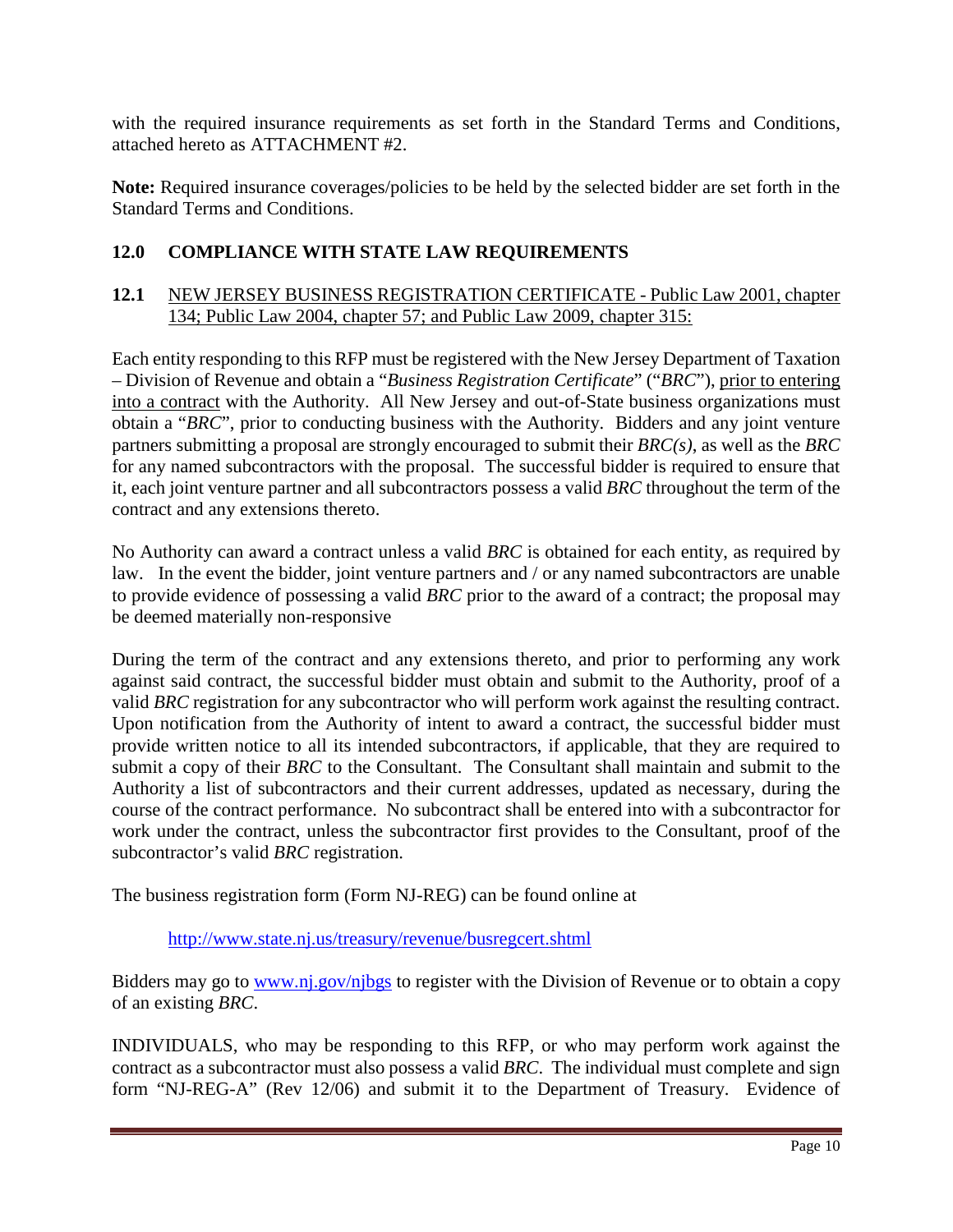registration with the Department of Treasury – Client Registration Bureau should be submitted with the bid proposal.

The "NJ-REG-A" form may be found at the Department of Treasury's website:

<http://www.state.nj.us/treasury/revenue/pdforms/rega.pdf>

The Consultant and any subcontractor/ subcontractor providing goods or performing services under the contract, and each of their affiliates, shall, during the term of the contract, collect and remit to the Director of the Division of Taxation in the Department of the Treasury the use tax due pursuant to the "*Sales and Use Tax Act*", P.L. 1966, c. 30 (N.J.S.A. 54:32B-1 et seq.) on all their sales of tangible personal property delivered into the State.

**12.2** Chapter 51, Executive Order No. 117 and Executive Order No. 7. In order to safeguard the integrity of State government, including the Authority, procurement by imposing restrictions to insulate the negotiation and award of State and Authority contracts from political contributions that pose the risk of improper influence, purchase of access, or the appearance thereof, the Legislature enacted P.L. 2005, c. 51 (codified at N.J.S.A. 19:44A-20.13 – 25)("Chapter 51"), on March 22, 2005, effective retroactive October 15, 2004, superseding the terms of Executive Order No. 134. In addition, on September 24, 2008, Governor Corzine issued Executive Order No. 117, effective on November 15, 2008 ("EO 117") setting forth additional limitations on the ability of Executive Branch agencies to contract with bidders who have made or solicited certain contributions. Governor Christie issued Executive Order No. 7 on January 20, 2010 ("EO 7") and effective the same day, setting forth additional limitations on the ability of Executive Branch agencies to contract with bidders who have made or solicited certain contributions. Pursuant to the requirements of Chapter 51, EO 117, and EO 7 the terms and conditions set forth in this section are material terms of this engagement:

# **I. Definitions:**

For the purpose of this section, the following shall be defined as follows:

(a) Contribution means a contribution reportable as a recipient under The New Jersey Campaign Contributions and Expenditures Reporting Act.@ P.L. 1973, c. 83 (C.19:44A-1 et seq.), and implementing regulations set forth at N.J.A.C. 19:25-7 and N.J.A.C. 19:25-10.1 et seq. Contributions in excess of \$300 during a reporting period are deemed "reportable" under these laws.

(b) Business Entity means any natural or legal person, business corporation, professional services corporation, limited liability company, partnership, limited partnership, business trust, association or any other legal commercial entity organized under the laws of New Jersey or any other state or foreign jurisdiction. The definition of a business entity includes:

(i) all principals who own or control more than 10 percent of the profits or assets of a business entity or 10 percent of the stock in the case of a business entity that is a corporation for profit, as appropriate and for a for profit entity, the following: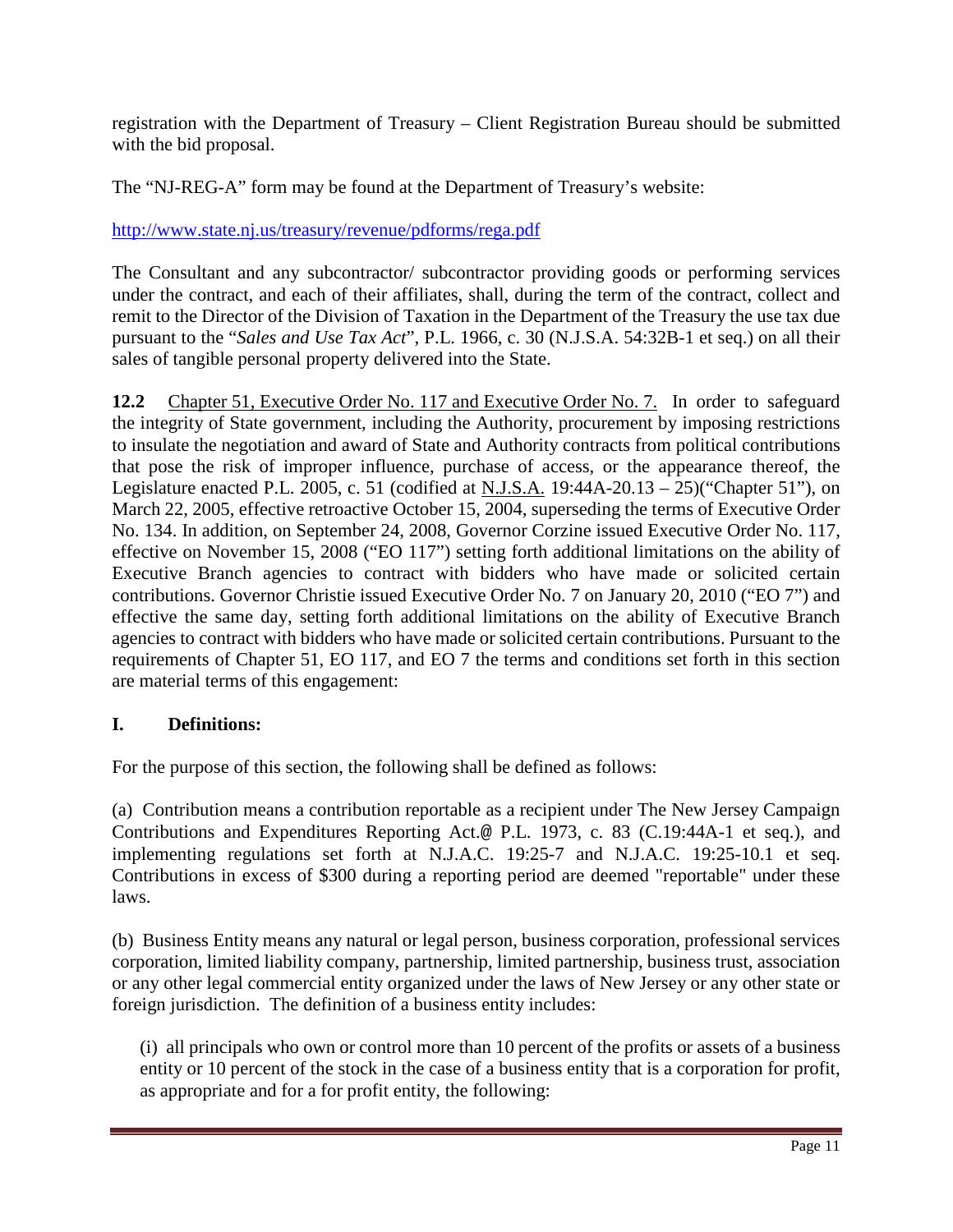(1) in the case of a corporation: the corporation, any officer of the corporation, and any person or business entity that owns or controls 10% or more of the stock of the corporation;

(2) in the case of a general partnership: the partnership and any partner;

(3) in the case of a limited partnership: the limited partnership and any partner;

(4) in the case of a professional corporation: the professional corporation and any shareholder or officer;

(5) in the case of a limited liability company: the limited liability company and any member;

(6) in the case of a limited liability partnership: the limited liability partnership and any partner;

(7) in the case of a sole proprietorship: the proprietor; and

(8) in the case of any other form of entity organized under the laws of this State or any other state or foreign jurisdiction: the entity and any principal, officer, or partner thereof;

(ii) any subsidiaries directly or indirectly controlled by the business entity;

(iii) any political organization organized under section 527 of the Internal Revenue Code that is directly or indirectly controlled by the business entity, other than a candidate committee, election fund, or political party committee; and

(iv) if a business entity is a natural person, that persons spouse or civil union partner, or child residing in the same household provided, however, that, unless a contribution made by such spouse, civil union partner, or child is to a candidate for whom the contributor is entitled to vote or to a political party committee within whose jurisdiction the contributor resides unless such contribution is in violation of section 9 of Chapter 51.

(v) any labor union, labor organization, and any political committee formed by a labor union or labor organization if one of the purposes of the political committee is to make political contributions.

#### **II. Breach of Terms of Chapter 51, EO 117 and EO 7 is a breach of this engagement:**

It shall be a breach of the terms of this engagement for the Business Entity to do any of the following:

(a) make or solicit a contribution in violation of the Chapter 51, EO 117 and EO 7;

(b) knowingly conceal or misrepresent a contribution given or received;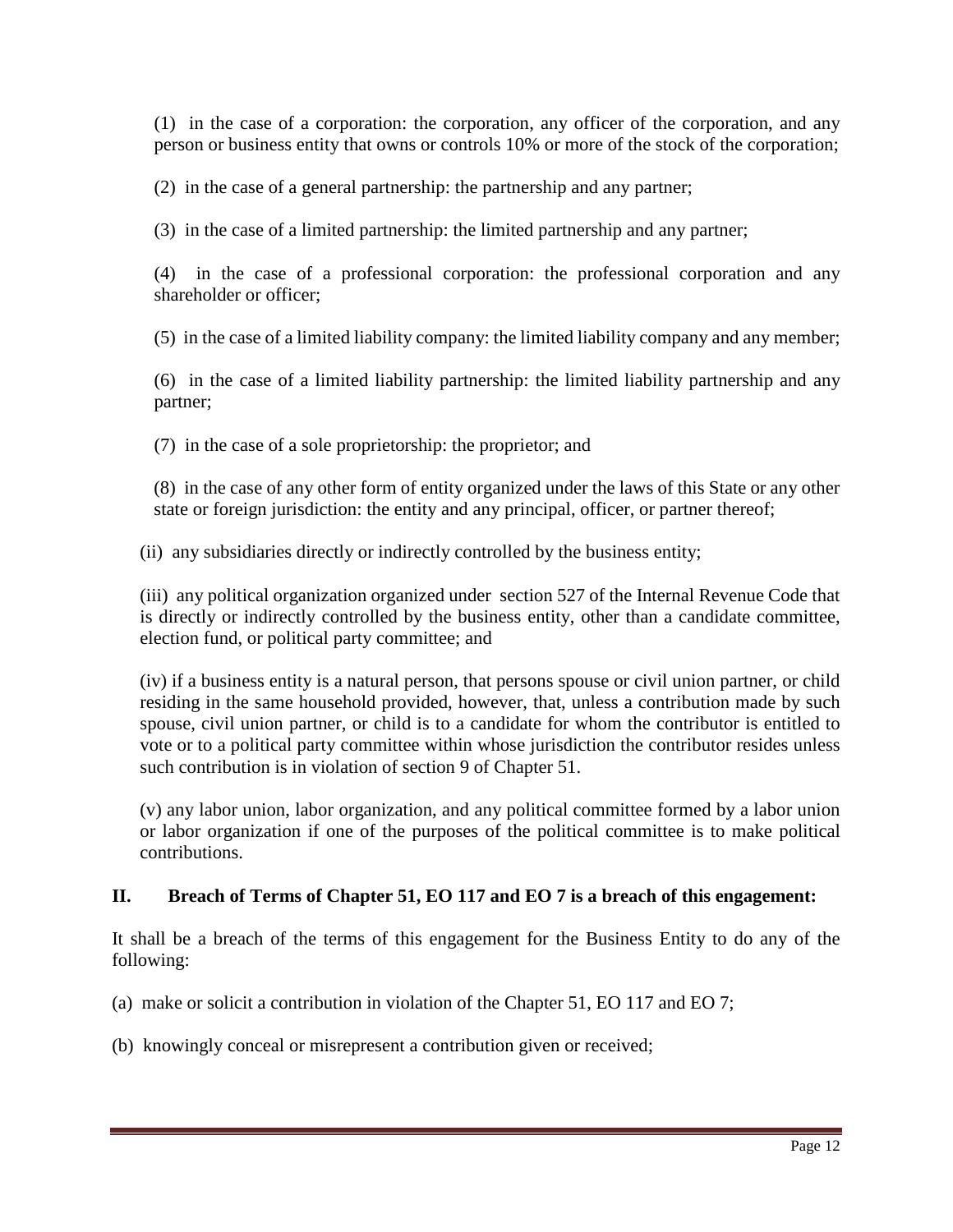(c) make or solicit contributions through intermediaries for the purpose of concealing or misrepresenting the source of the contribution;

(d) make or solicit any contribution on the condition or with the agreement that it will be contributed to a campaign committee or any candidate of holder of the public office of Governor, or of Lieutenant Governor, or to any State, county or municipal party committee, or any legislative leadership committee;

(e) engage or employ a lobbyist with the intent or understanding that such lobbyist would make or solicit any contribution, which if made or solicited by the business entity itself, would subject that entity to the restrictions of Chapter 51, EO 117 and EO 7;

(f) fund contributions made by third parties, including attorneys, family members, and employees;

(g) engage in any exchange of contributions to circumvent the intent of the Chapter 51, EO 117 or EO 7; or

(h) directly or indirectly through or by any other person or means, do any act which would subject that entity to the restrictions of the Chapter 51, EO 117 and EO 7.

#### **III. Certification and disclosure requirements:**

(a) The State or the Authority shall not enter into a contract to procure from any Business Entity services or any material, supplies or equipment, or to acquire, sell or lease any land or building, where the value of the transaction exceeds \$17,500, if that Business Entity has solicited or made any contribution of money, or pledge of contribution, including in-kind contributions to a candidate committee and/or election fund of any candidate for or holder of the public office of Governor or Lieutenant Governor, or to any State, county political party, or to a legislative leadership or municipal political party, committee during certain specified time periods.

(b) Prior to entering any contract with any Business Entity, the Business Entity proposed as the Consultant under the contract shall submit the Two-Year Vendor Certification and Disclosure of Political Contributions form, certifying that no contributions prohibited by Chapter 51 have been solicited or made by the Business Entity and reporting all contributions the Business Entity made during the preceding four years to any political organization organized under 26 U.S.C. '527 of the Internal Revenue Code that also meets the definition of a continuing political committee@ within the mean of N.J.S.A. 19:44A-3(n) and N.J.A.C. 19:25-1.7. The required form and instructions for completion and submission to the Authority at the time of submission of a proposal in response to the RFP are available for review on the Purchase Bureau website at [http://www.state.nj.us/treasury/purchase/forms.htm#eo134.](http://www.state.nj.us/treasury/purchase/forms.htm#eo134)

(c) Further, the Consultant is required, on a continuing basis, to report any contributions and solicitations the Consultant makes during the term of the contract, and any extension(s) thereof, at the time any such contribution or solicitation is made.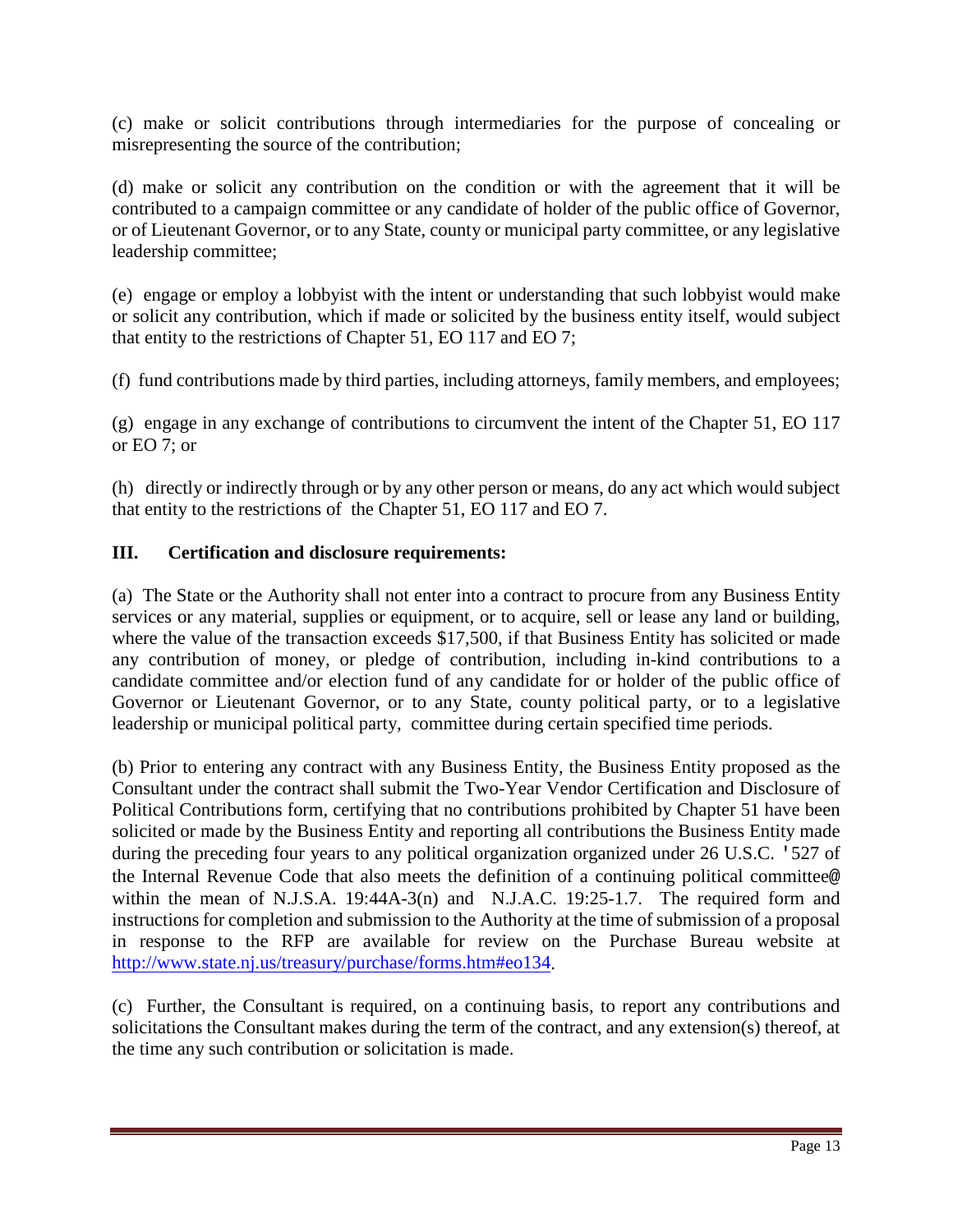(d) The Consultant's failure to submit the required forms will prevent the Authority from entering into a contract with the Consultant. The State Treasurer or his designee shall review the Certification and Disclosure submitted by the Consultant pursuant to this section, as well as any other pertinent information concerning the contributions or reports thereof by the intended Consultant, prior to award, or during the term of the retention agreement. If the State Treasurer determines that any contribution or action by the Consultant violated Chapter 51 or EO 117 the State Treasurer shall disqualify the Consultant from award of such contract. If the State Treasurer or his designees determines that any contribution or action constitutes a breach of contract that poses a conflict of interest, pursuant to Chapter 51 and EO 117, the State Treasurer shall disqualify the Consultant from award of such contract.

**Please refer to #3 for copies of the Two-Year Vendor Certification and Disclosure of Political Contributions form and instructions. Failure to submit the attached Two-Year Vendor Certification and Disclosure of Political Contributions form may be cause for rejection of your firm's proposal.** The firm selected to provide services to the Authority as the Consultant shall maintain compliance with Chapter 51, EO 117 and EO 7 during the term of the Consultant's engagement.

**12.3** Chapter 92. Pursuant to Public Law 2005, Chapter 92 ("Chapter 92), please identify the location by country were the services will be performed. Pursuant to Chapter 92, all services performed by firms selected pursuant to this RFP shall be performed within the United States of America.

**12.4** Affirmative Action Supplement with Affirmative Action Employee Information Report. Affirmative Action Supplement with Affirmative Action Employee Information Report addresses the requirements of N.J.S.A. 10:5-31 to -34 and N.J.A.C. 17:27.3.1 et seq., and for any contract should be completed and submitted with the proposal. The contract cannot be awarded unless and until the form is properly completed and accepted. The forms can be downloaded from the Department of the Treasury website under the heading Vendor Forms:

[http://www.state.nj.us/treasury/purchase/forms.htm#eo134.](http://www.state.nj.us/treasury/purchase/forms.htm#eo134)

A copy of the Affirmative Action Supplement with Affirmative Action Employee Information Report is attached hereto in ATTACHMENT #3.

**12.5** Prevailing Wage Requirement. As required by the New Jersey State Building Service Contracts Act (N.J.S.A. 34:11-56.58 et seq.), each worker employed to provide services under this contract shall be paid not less than the prevailing wage rate for that particular trade, skill level and locality of the work being performed as determined by the Commissioner of the New Jersey Department of Labor and Workforce Development pursuant to the New Jersey Prevailing Wage Act (N.J.S.A. 34:11-56.25 et seq.). As required by law, the Consultant and its subcontractors must pay employees who provide services for the contract the established wage standard for the appropriate New Jersey county and classification of building service employee. Annual adjustments of the prevailing wage rates will be made during the term of this contract, and if it is found that any worker employed by the Consultant or any subcontractor covered by the contract, has been paid less than the required prevailing wage, the Authority may terminate the Consultant's or subcontractor's right to proceed with the work, and the Consultant shall be liable to the Authority for any excess costs occasioned by the termination. The Consultant and each subcontractor shall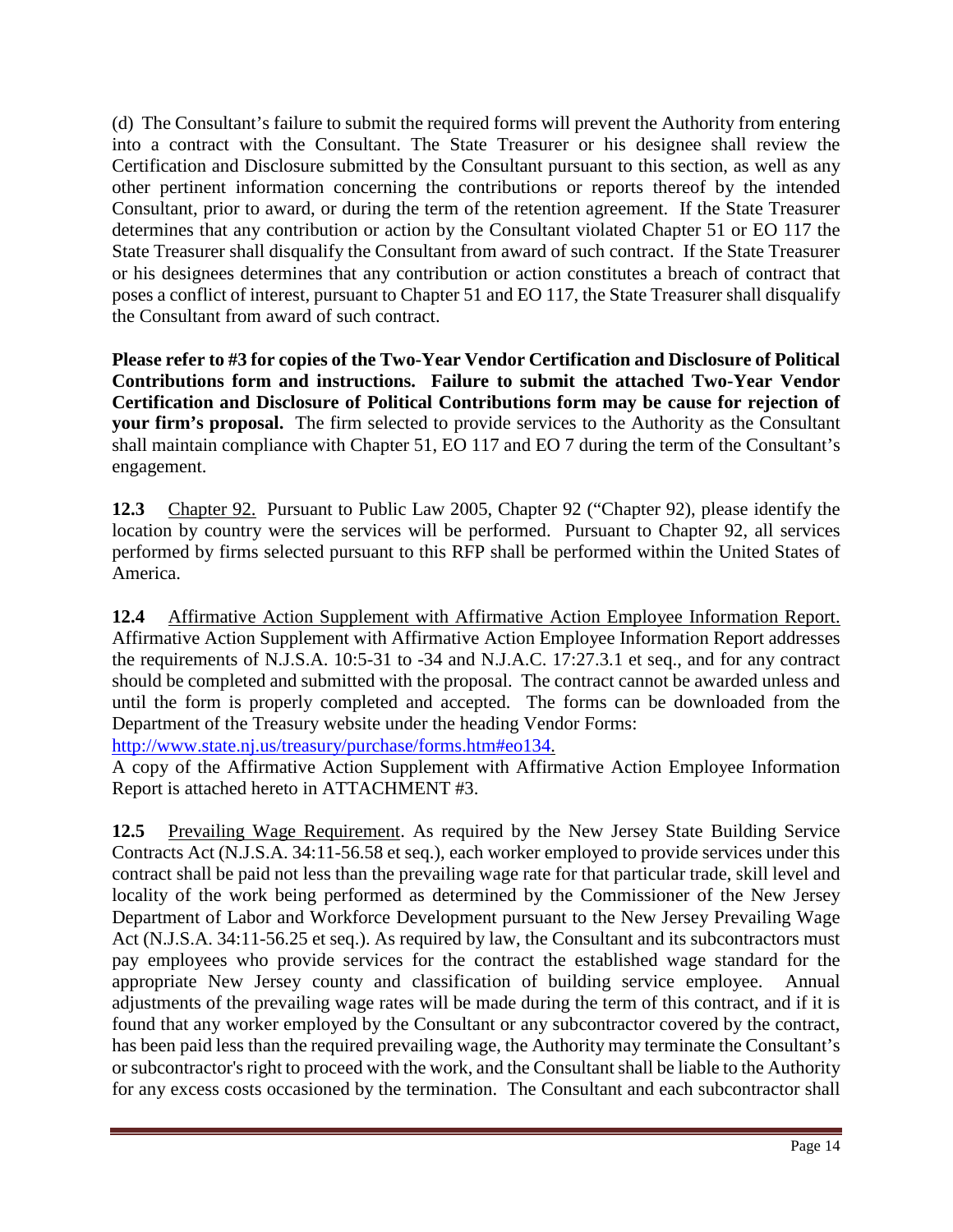keep an accurate record showing the name, classification, and actual hourly rate of wages and any benefits paid to each worker employed by it to perform services pursuant to the contract or any subcontract, and shall preserve those records for two years after the date of payment. The records shall be open at all reasonable hours to inspection by the Authority.

**12.6** Disclosure of Investment Activities in Iran. Pursuant to N.J.S.A. 52:32-58, all proposals submitted in response to this RFP must include the bidder's certification that neither the bidder, nor one of its parents, subsidiaries, and/or affiliates (as defined in N.J.S.A. 52:32-56(e)(3)), is listed on the State of New Jersey Department of the Treasury's List of Persons or Entities Engaging in Prohibited Investment Activities in Iran and that neither is involved in any of the investment activities set forth in N.J.S.A. 52:32-56(f). If the bidder is unable to so certify, the bidder shall provide a detailed and precise description of such activities. A copy of the Disclosure of Investment Activities in Iran form included in ATTACHMENT #2 must be completed and submitted by each bidder with its proposal.

# **13.0 SELECTION PROCESS**

**13.1** All proposals will be reviewed to determine responsiveness. Non-responsive proposals will be rejected without evaluation. Responsive proposals will be evaluated by an evaluation committee pursuant to the criteria specified below. The Authority reserves the right to request clarifying information subsequent to submission of the proposals, if necessary.

**13.2** An evaluation committee will review and score each proposal pursuant to the evaluation criteria specified below in Section 13.3.

**13.3** The criteria used to evaluate each bidder's proposal will include, but not be limited to expertise, capacity, experience and personnel and will include the following evaluation criteria categories (not listed in order of significance):

- (1) Bidder's fee proposal;
- (2) Bidder's qualifications and experience;
- (3) Bidder's knowledge of best practices in marketing for economic development organizations and/or BRAC-related local redevelopment authorities;
- (4) Bidder's understanding of the Scope of Services and project requirements;
- (5) Bidder's general overview and approach in meeting the requirements of this RFP;
- (6) Bidder's detailed approach and plans to perform the services required by the Scope of Services set forth in this RFP as ATTACHMENT #1;
- (7) Bidder's experience in successfully completing projects of a similar scope and size to that required by this RFP;
- (8) Qualifications and experience of key team members/subconsultants assembled for projects of similar size, scope and complexity to complete the scope of services as described in this RFP;
- (9) Overall quality of response to RFP; and
- (10) Quality of oral interview, if any.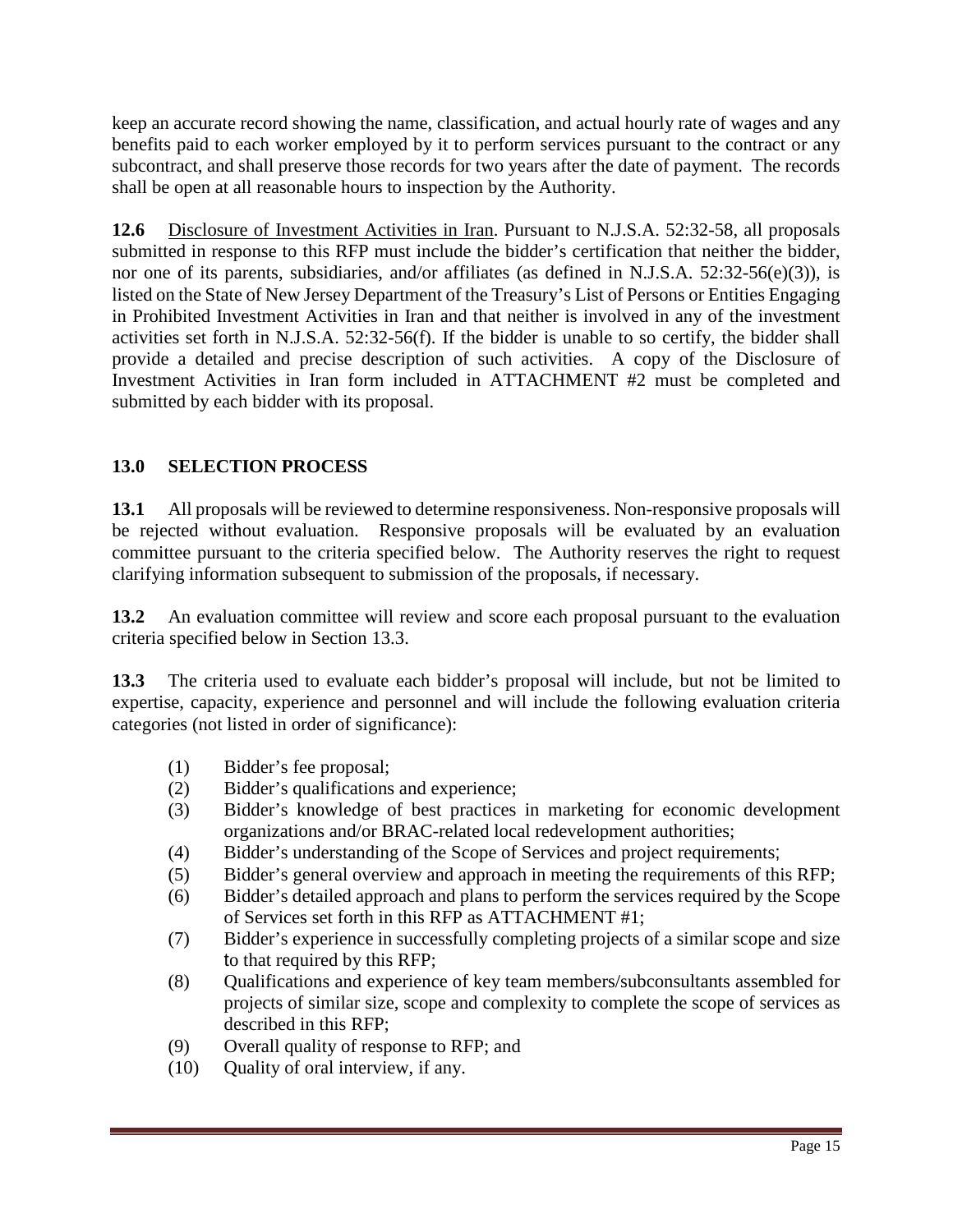**13.4** The evaluation will be based upon the information provided to the Authority in response to this RFP and any necessary verification of such information provided thereof.

**13.5** The evaluation committee may be composed of employees of the Authority as well as employees of other governmental agencies. Selection of a winning bidder will be based upon a determination of which proposal is viewed as the most favorable to the Authority, in its sole discretion, considering the criteria listed above, price and other factors considered.

**13.6** The Authority reserves the right to proceed or not to proceed with any portion of the Scope of Services in the order as strictly as needed, based solely on the determination of the Authority, or to terminate the selection process at any time.

**13.7** Notwithstanding anything to the contrary, the Authority has no obligation to make an award and it expressly reserves the right, at its sole and absolute discretion, to modify, alter, or waive any provisions or informalities of this RFP and to reject any submission which, in the Authority's sole judgment, is not in compliance with the terms of the RFP or any part thereof, or which is deemed in the best interest of the Authority.

# **13.8 Award of Contract**

Award of Contract to the selected Consultant will be subject to FMERA and the selected Consultant signing and exchanging a contract for services.

# **14.0 Ownership and Use of Documents**

All creative material, data, technical information, materials gathered, originated, developed or prepared in the performance of the contract, including, but not limited to, all logos, tag lines, web pages, reports, surveys, plans, charts, literature, brochures, mailings, recordings (video and/or audio), pictures, drawings, analyses, graphic representations, software computer programs and accompanying documentation and print-outs, notes and memoranda, written procedures and documents, regardless of the state of completion, which are prepared for or are a result of the services required under the contract shall be and remain the property of the Authority and shall be delivered to the Authority upon thirty (30) days' notice by the Authority. Regarding software computer programs and/or source codes developed for the Authority, the work shall be considered "work for hire," that is, the Authority, not the Consultant or sub-contractor, shall have full and complete ownership of all software computer programs and/or source codes developed. To the extent that any of such materials may not, by operation of the law, be a work made for hire in accordance with the terms of the contract, the Consultant or sub-contractor hereby assigns to the Authority all right, title and interest in and to any such material, and the Authority shall have the right to obtain and hold in its own name and copyrights, registrations and any other proprietary rights that may be available.

In the event the Consultant's proposal identifies bringing pre-existing intellectual property into a project, the background intellectual property ("Background Intellectual Property") owned by the Consultant on the date of the contract, as well as any modifications or adaptations thereto, remain the property of the Consultant. The contract, grants to the Authority, a non-exclusive, perpetual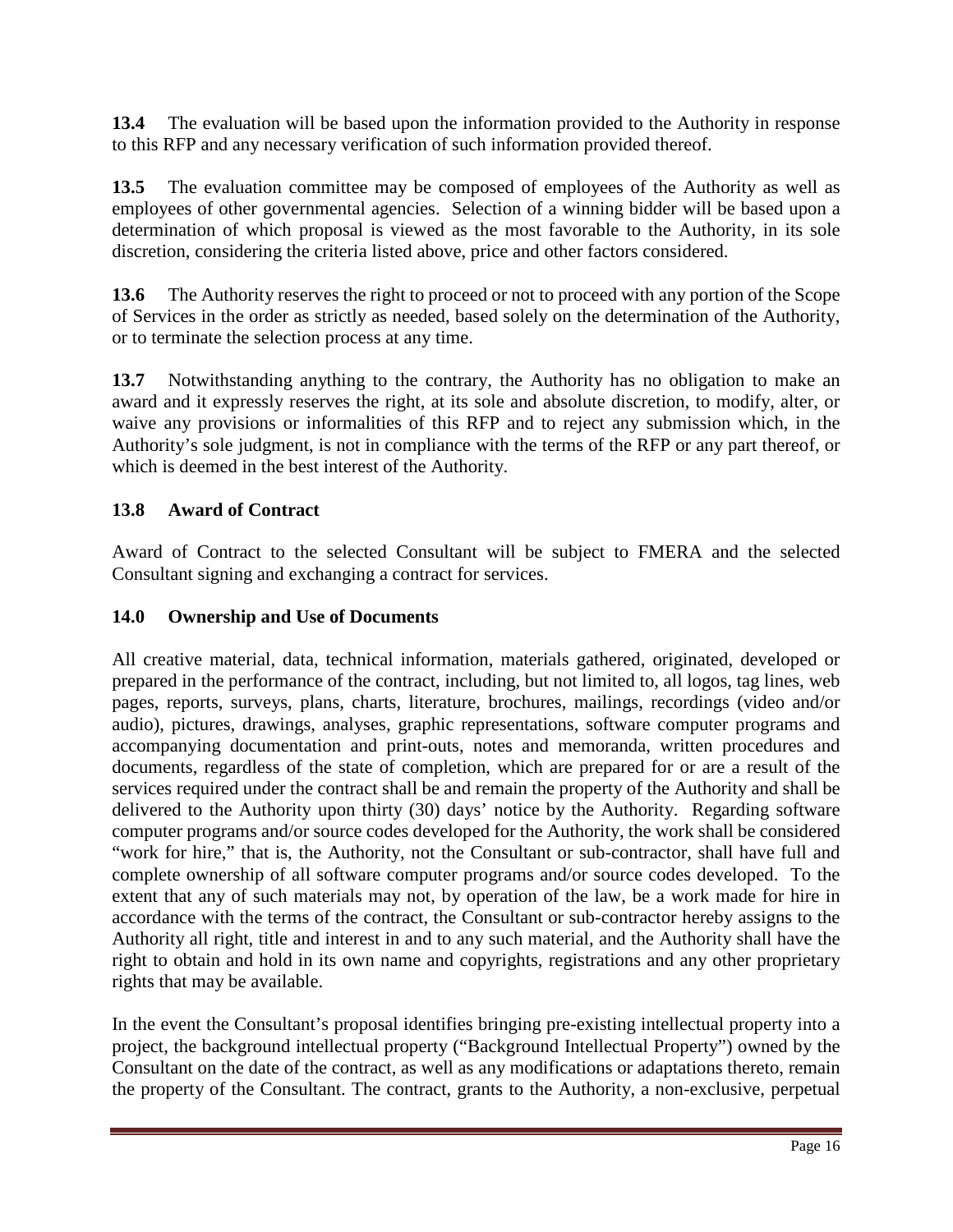royalty-free license to use any of the Consultant's Background Intellectual Property delivered to the Authority for the purposes contemplated by the contract and any extensions thereto.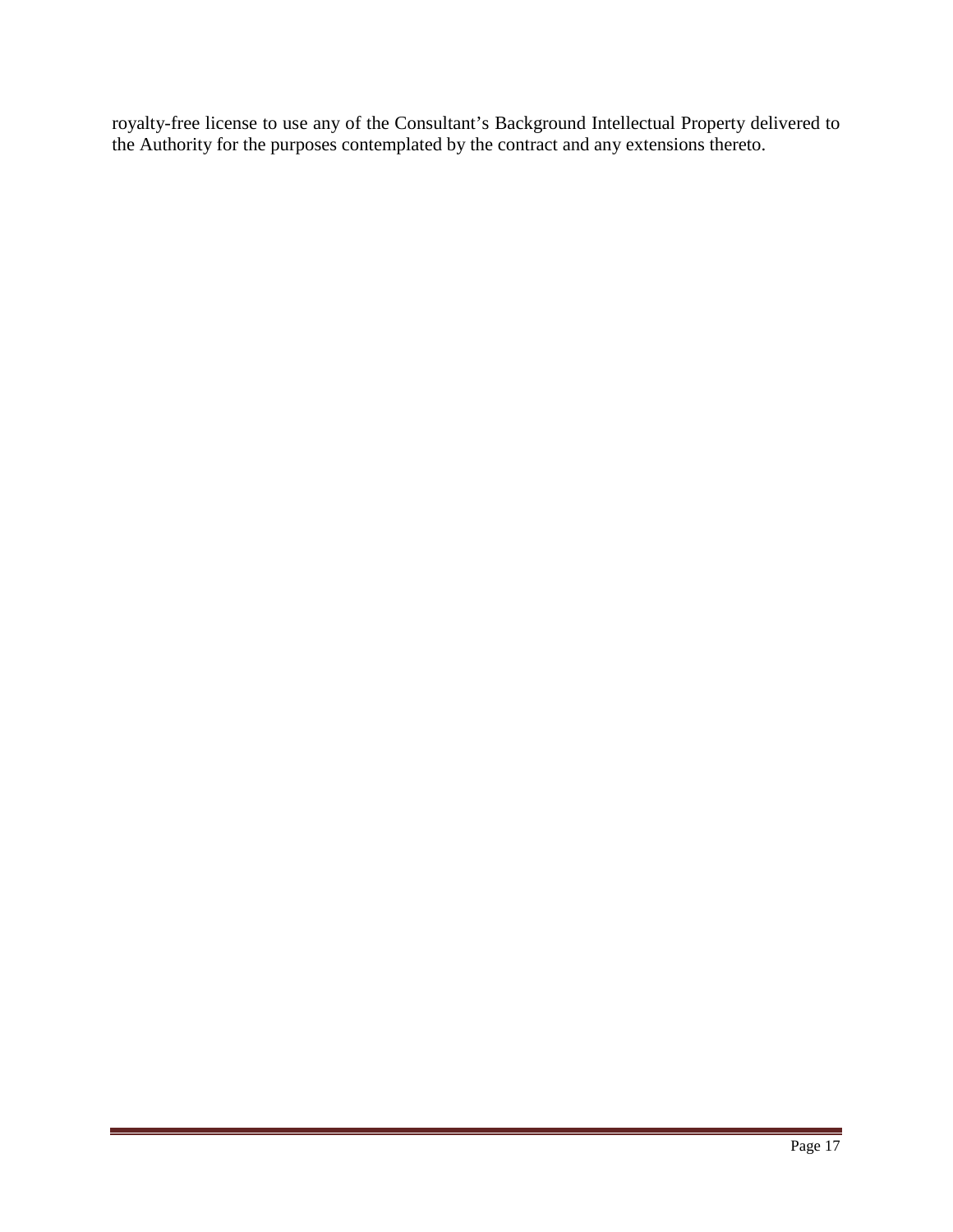#### **ATTACHMENT #1 SCOPE OF SERVICES**

#### **Objective**

The Authority is seeking a marketing consultant (the "Consultant") to provide professional services in four areas: 1) the refinement of the FMERA brand; 2) placemaking; 3) media and publicity; and 4) lead/prospect sourcing. These services will promote and articulate the Authority's mission – the redevelopment of Fort Monmouth – and spotlight the Fort's attributes to our stakeholders, prospects and other interested parties. The selected Consultant will also assist the Authority in upgrading the content on FMERA's website, [www.fortmonmouthnj.com,](http://www.fortmonmouthnj.com/) and expanding our reach through social media. FMERA's intention is to increase and enhance its communication and interactions with FMERA's stakeholders, and further our marketing effort to interested parties.

Specifically, the Scope of Services encompasses the following:

- 1. **Refinement of the FMERA brand**: The selected Consultant will review FMERA's logo, tagline and mission statement, and offer recommendations for updating/refining FMERA's brand to best communicate FMERA's economic development, job creation and redevelopment goals. The selected Consultant will also offer recommendations for incorporating FMERA's brand into the iconic monuments and wayfinding signage to be installed on the Fort. These services are anticipated to represent approximately **ten (10%) percent** of the selected Consultant's work.
- 2. **Media and Publicity**: The selected Consultant will perform the following tasks:
	- Review FMERA's website and collateral materials, and provide recommended updates/edits/additions;
	- Review and critique FMERA's social media presence and e-newsletter, and provide recommendations for expanding FMERA's social media footprint;
	- Identify and pursue opportunities for earned media;
	- Identify opportunities for social media engagement;
	- Draft press releases, social media posts and ads;
	- Generate content for all of the above on a monthly basis; and
	- Train FMERA staff on social media best practices and use.

# These services are anticipated to represent approximately **twenty-five (25%) percent** of the selected Consultant's work.

3. **Placemaking**: The selected Consultant will help FMERA create a sense of place at the Fort and build a community founded on the Reuse Plan's objectives of promoting a forward-looking, green, transit friendly, live-work-play environment, focused on the technology sector as its primary targeted industry. The selected Consultant will further this goal by planning and organizing events, creating/leading familiarization tours, and expanding FMERA's and the Fort's social media presence. The selected Consultant will plan separate and distinct tours for each of FMERA's key stakeholder groups – real estate developers, tech users, and the general public -- and train FMERA staff to conduct them.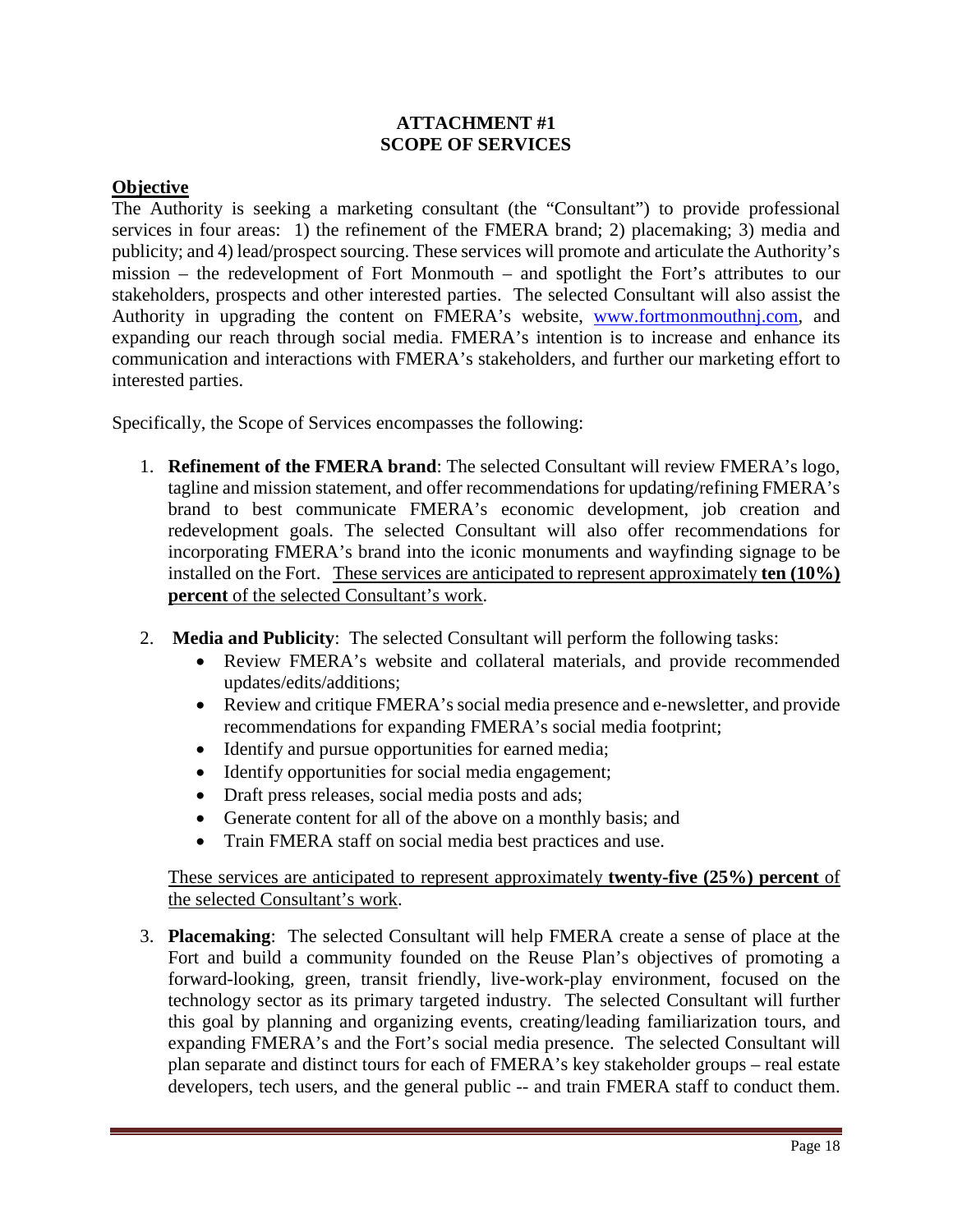These services are anticipated to represent approximately **twenty-five (25%) percent** of the selected Consultant's work.

4. **Lead and Prospect Sourcing**: The selected Consultant will work closely with FMERA staff to generate interest in real estate development opportunities on the Fort, with an emphasis on FMERA's available properties and current and planned requests for proposals. The selected Consultant will identify potential prospects, review the prospect list with FMERA staff, contact approved prospects, and arrange/participate in meetings and tours. These services are anticipated to represent approximately **forty (40%) percent** of the selected Consultant's work.

The selected Consultant shall commence work within one week of executing a contract with FMERA.

**Please note** that as a state-level economic development organization, FMERA coordinates its branding and marketing initiatives with the New Jersey Economic Development Authority, the New Jersey Business Action Center, Choose New Jersey and the Executive Branch of state government. The content of any earned media efforts by the selected Consultant is subject to the final approval of FMERA staff. Further, the Consultant shall not issue news releases pertaining to any aspect of the services being provided nor shall it use the names, logos or images of the State of New Jersey or FMERA, or any data or results arising from the performance of work under the contract, as a part of any commercial advertising under the contract to FMERA without the prior, written consent of FMERA staff. All such requests shall be directed to FMERA through its Designated Representative, who shall coordinate such approvals to be granted, if any.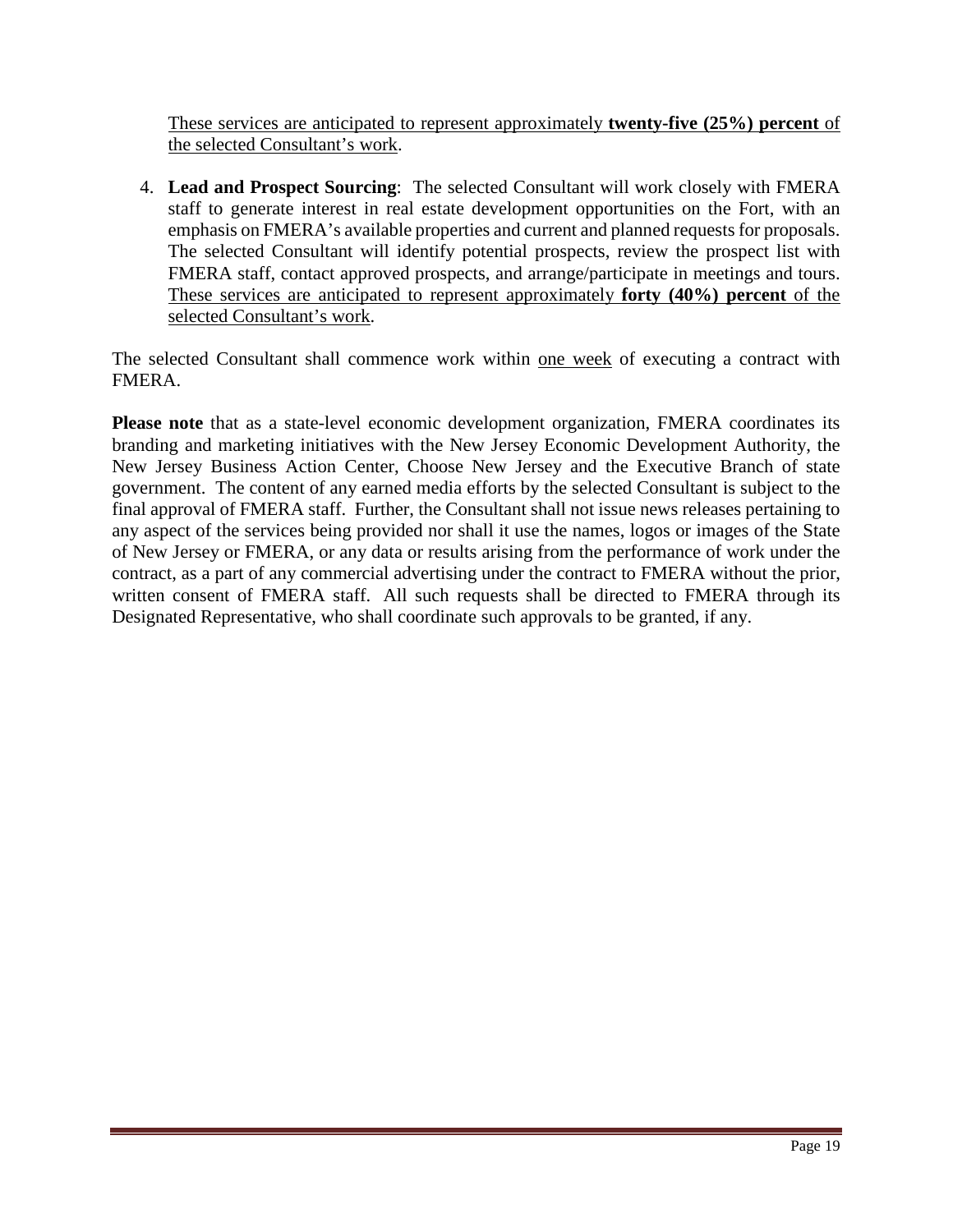#### **ATTACHMENT #2 STANDARD TERMS AND CONDITIONS**

By submitting a proposal in response to the Request for Proposals ("RFP") for services, the bidder certifies that it understands and agrees that all of the following terms, conditions and definitions (collectively, "Standard Terms and Conditions") are part of any contract(s) awarded as a result of the RFP unless specifically and expressly modified by reference in the RFP or in a writing executed by an authorized officer of the Fort Monmouth Economic Revitalization Authority.

**I. Definitions:** As used in these Standard Terms and Conditions, the following terms shall have the definitions set forth in this paragraph. These definitions shall also apply to the entire contract unless otherwise defined therein.

"Authority" means the Fort Monmouth Economic Revitalization Authority. The Authority is the intended beneficiary of the Contract.

"Bidder" means any person or entity submitting a qualifications package in response to the RFP to provide the Authority services specified in the RFP.

"Contract" means a mutually binding legal relationship obligating the Consultant to furnish services and the Authority to pay for them. The Contract consists of these Standard Terms and Conditions, the RFP, the proposal submitted by the Consultant, the subsequent written document memorializing the agreement (if any), any amendments or modifications and any attachments, addenda or other supporting documents of the foregoing.

The Contract and/or its terms cannot be modified or amended by conduct or by course of dealings. Thus, the "contract" does not include the aforementioned actions and such actions, or reliance thereon, afford no rights whatsoever to any party to the Contract. The Contract can only be modified or amended by a writing signed by an authorized officer of the Authority and of the Consultant.

"Consultant" means the person or entity which submits a proposal in response to the RFP and to whom (or which) the Contract is awarded.

"Request for Proposals" or "RFP" means a solicitation for proposals from the shortlist of qualified firms to determine the Consultant to provide the services as specified herein.

"Shall" denotes a mandatory condition.

"State" means the State of New Jersey.

# **II. Applicability and incorporation of standard terms and conditions:**

**A.** These Standard Terms and Conditions are automatically incorporated into the Contract unless the Consultant is specifically instructed otherwise in the RFP or in any other amendment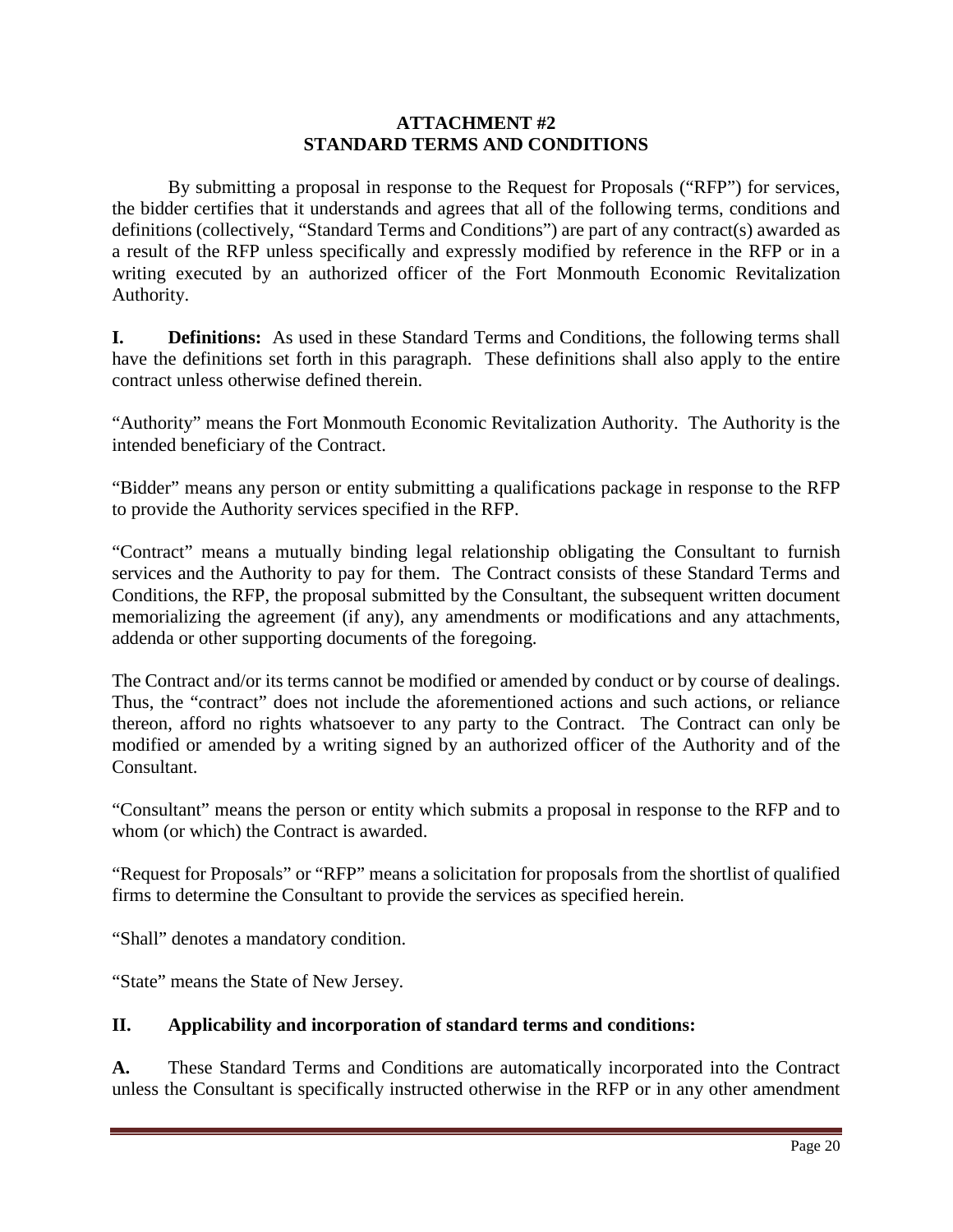thereto. These Standard Terms and Conditions are in addition to the terms and conditions set forth in the RFP and should be read in conjunction with the same unless the RFP specifically indicates otherwise.

**B.** All of the Authority's Standard Terms and Conditions will become part of the Contract awarded as a result of this RFP, whether stated in part, in summary or by reference. In the event the Consultant's terms and conditions conflict with the Authority's, the Authority's Standard Terms and Conditions will prevail, unless the Consultant is notified in writing of the Authority's acceptance of the Consultant's terms and conditions.

# **III. Consultant's Status and Responsibilities:**

**A. Consultant's Status:** The Consultant's status shall be that of an independent Consultant and not that of an employee of the State or the Authority.

**B. Consultant's Certification as to its Representations:** The Consultant certifies that all representations made by it in its proposal or other related and/or supporting materials are true, subject to penalty of law. Further, the Consultant agrees that the violation of any statute or regulation related to public contracts and/or its misrepresentation or concealment of any material fact in the proposal, award or performance of the Contract may be cause for termination of the contract award. In addition, the Consultant's violation of any statute or regulation relating to public contracts and/or its misrepresentation or concealment of any material fact in the proposal, award or performance of the Contract shall serve as a legal bar to the Consultant's enforcement of its rights under the Contract including any and all claims at law or equity.

**C. Consultant's Performance:** The Consultant agrees to perform in a good, skillful and timely manner all services set forth in the Contract. The Consultant has an affirmative obligation to promptly notify, in writing, the Authority of any changes in circumstances which might affect the Consultant's ability to be awarded or to perform its obligations under the Contract.

# **D. Responsibilities of Consultant:**

1. The Consultant is responsible for the quality, technical accuracy and timely completion and delivery of all services to be furnished by the Consultant under the Contract.

2. The Consultant shall, without additional compensation, correct or revise any errors, omissions, or other deficiencies in its services furnished under the Contract. The acceptance or payment for any of the services rendered under the Contract shall not be construed as a waiver by the Authority of any rights under the Contract or of any cause of action arising out of the Consultant's performance of the Contract.

3. The acceptance of, approval of or payment for any of the services performed by the Consultant under the Contract shall not constitute a release or waiver of any claim the Corporation has or may have for latent defects or errors or other breaches or warranty or negligence.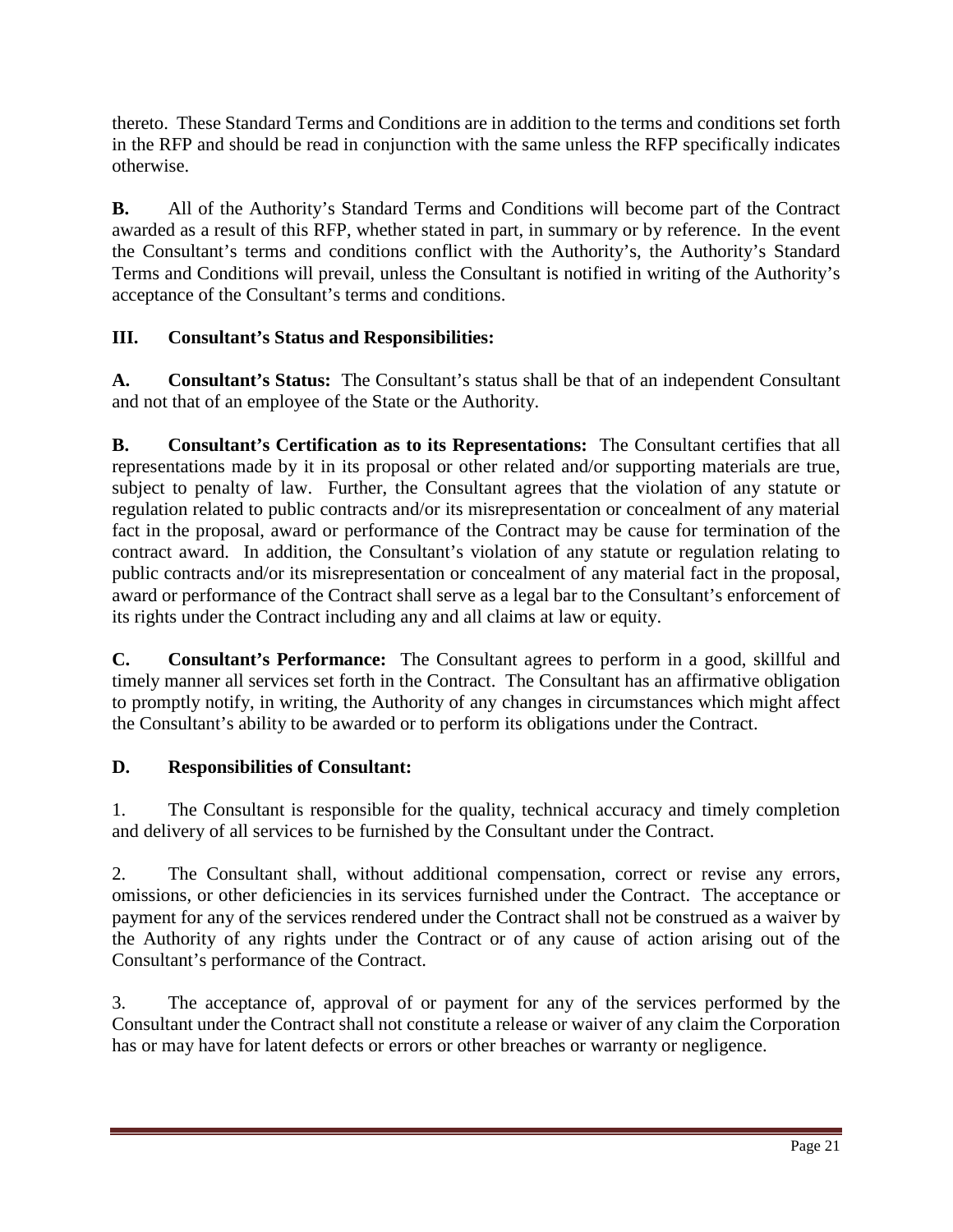4. Except for those subconsultants identified in the Consultant's response to the RFP, the Consultant shall not hire, employ or otherwise engage subcontractors to furnish the performance contemplated by the Contract, unless the prior written approval of the Authority is obtained by the Consultant.

5. The Consultant's obligations under this clause are in addition to the Consultant's other expressed or implied assurances under the Contract or law and in no way diminish any other rights that the Authority may have against the Consultant.

**E. Investigation:** By submitting a proposal in response to the RFP, the bidder certifies and warrants that it has satisfied itself, from its own investigation, of the conditions to be met and that it fully understands its obligations and if awarded the Contract agrees that it will not make any claim for, or have right to, cancellation or relief from the Contract without penalty because of its misunderstanding or lack of information.

**F. Cost Liability:** The Authority assumes no responsibility and no liability for costs incurred by the bidder prior to the award of the Contract and thereafter only as specifically provided in the Contract.

# **G. Indemnity/Liability to Third Parties:**

1. The Consultant shall assume all risk of and responsibility for, and agrees to indemnify, defend and save harmless the Authority, its officers, employees and attorneys from and against any and all claims, demands, suits, actions, recoveries, judgments, liabilities and costs and expenses which may arise out of the breach of any term of the Contract or the default thereunder by the Consultant , its employees, servants or agents and on account of the loss of life, property or injury or damage to the person, body or property of any person or persons whatsoever, which shall arise from or result directly or indirectly from the services supplied under the Contract.

2. The Consultant shall hold and save the Authority, its officers, agents, servants and employees, harmless from liability of any nature or kind for or on account of the use of any copyrighted or uncopyrighted composition, secret process, patented or unpatented invention, article or appliance furnished or used in the performance of the Contract.

3. The Consultant further agrees that:

a) Any approval by the Authority of the work performed by the Consultant shall not operate to limit the obligations of the Consultant assumed in the Contract;

b) The Authority assumes no obligation to indemnify or save harmless the Consultant, its agents, servants or employees for any claim which may arise out of its performance of the Contract; and

c) The provisions of this indemnification shall in no way limit the Consultant's obligations assumed in the Contract, nor shall they be construed to relieve the Consultant from any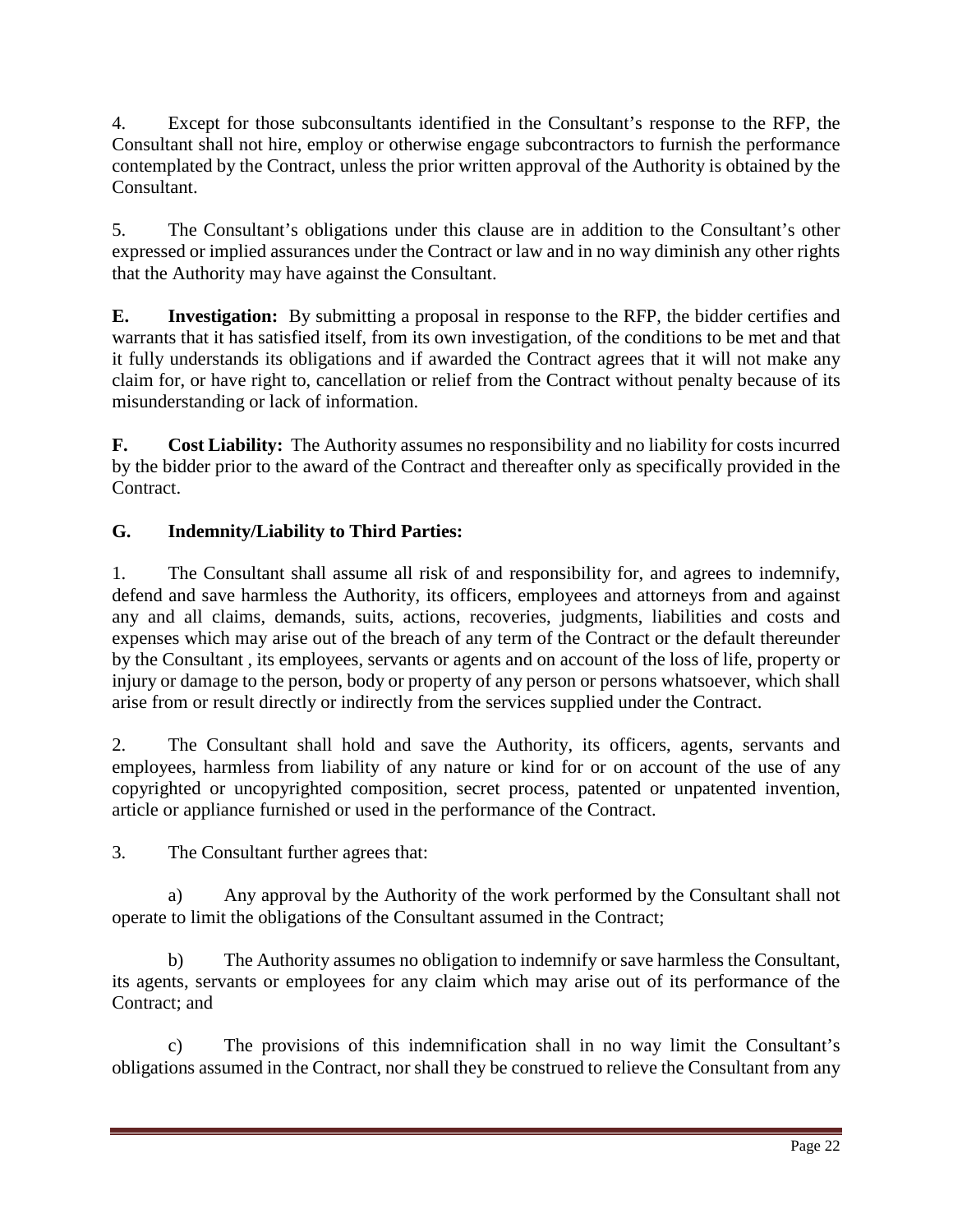liability, nor preclude the Authority from taking any other actions available to it under any other provisions of the Contract or otherwise at law or equity.

**H. Availability of Records:** The Authority has the right to request, and the Consultant agrees to furnish free of charge, all information and copies of all records and documents which the Authority requests. The Consultant shall allow the Authority to visit the office(s) of the Consultant periodically, upon reasonable notice, in order to review any document related to the Contract or to otherwise monitor work being performed by the Consultant pursuant to the Contract. The Contractor shall maintain all documentation related to subcontracts related to the contract for a period of five years from the date of final payment by FMERA to the Contractor. Such records shall be made available to the New Jersey Office of the State Comptroller upon request. Any failure by the Consultant to maintain or produce such records or to otherwise cooperate with the Authority may be, at the Authority's discretion, cause for termination of the contract award and/or suspension or debarment of the Consultant from the Authority.

**I. Data Confidentiality:** All data not otherwise publicly available contained in documents supplied by the Authority after the award of the Contract, any data not otherwise publicly available gathered by the Consultant in fulfillment of the Contract and any analysis thereof (whether in fulfillment of the Contract or not) are to be considered confidential and shall be solely for the use of the Authority. The Consultant is required to use reasonable care to protect the confidentiality of the data. Any use, sale or offering of this data in any form by the Consultant, its employees, agents, servants or assignees will be considered in violation of the Contract and will cause the information to be reported to the State Attorney General for possible prosecution. Penalties for violations of this provision include, but are not limited to, termination of the contract award and/or legal action without the Authority being liable for damages, costs and/or attorney fees. The Consultant shall be liable for any and all damages arising from its breach of this confidentiality provision.

**J. No Waiver of Warranties or Remedies at Law or Equity:** Nothing in the Contract shall be construed to be a waiver by the Authority or any warranty, expressed or implied, except as specifically and expressly stated in a writing executed by an authorized officer of the Authority. Further, nothing in the Contract shall be construed to be a waiver by the Authority of any remedy available to the Authority under the Contract, at law or equity except as specifically and expressly stated in a writing executed by an authorized officer of the Authority.

**K. Publicity:** Publicity and/or public announcements pertaining to the services being furnished pursuant to the Contract shall be approved by the Authority.

# **IV. Contractual Relationship:**

**A. Assignment:** The Consultant shall not assign or transfer its obligations or rights, under the Contract without the prior written consent of the Authority. Any assignment or transfer of the Consultant's rights under the Contract without the prior written consent of the Authority shall not relieve the Consultant of any duty; obligation or liability assumed by it under the Contract and shall be cause for termination of the contract award.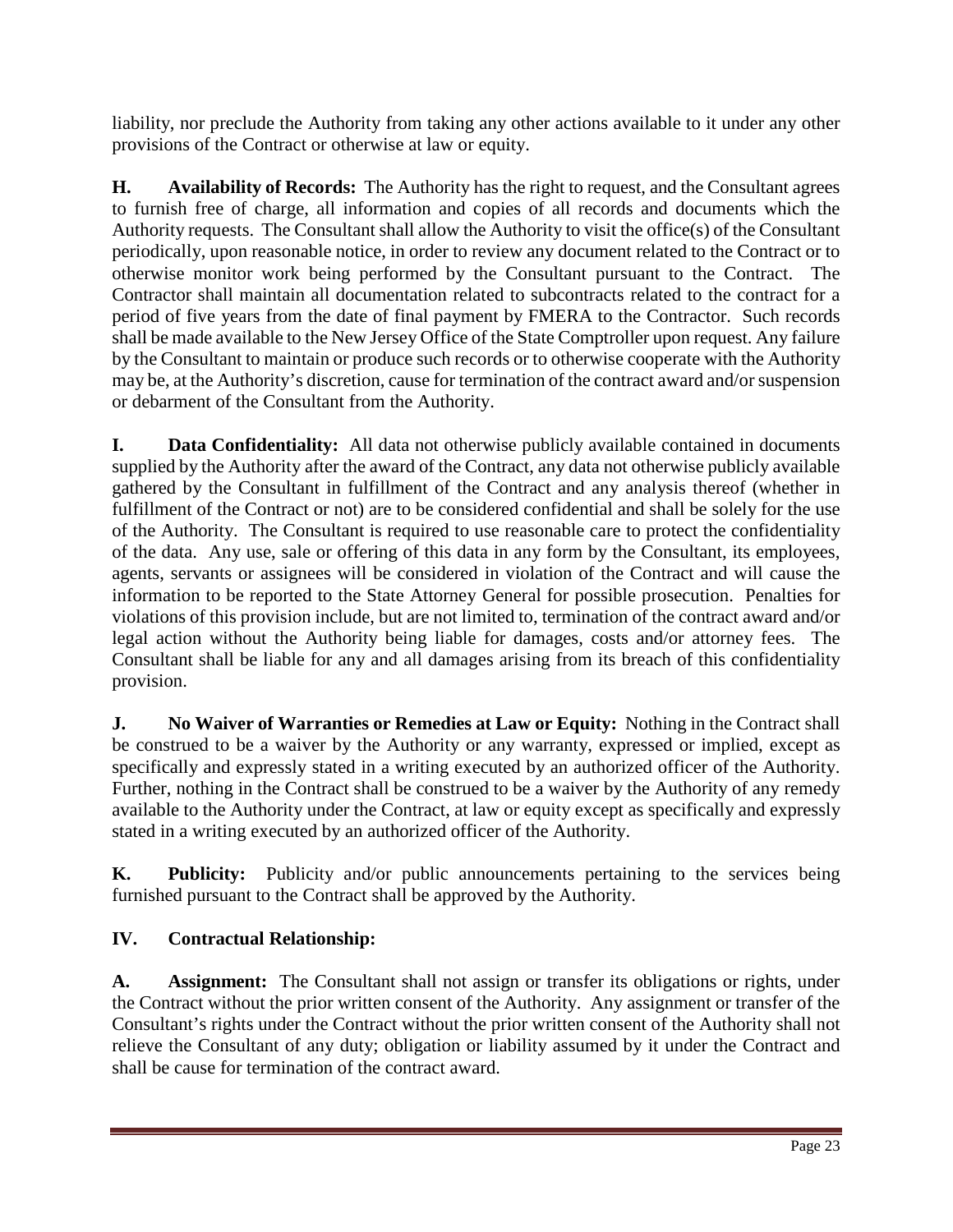# **B. Mergers, Acquisitions and Dissolution:**

1. Merger or Acquisition: If, subsequent to the award of any contract, resulting from the RFP, the Consultant shall merge with or be acquired by another firm, for purposes of this Contract only, the documents set forth below must be submitted to the Authority for approval within thirty (30) days of completion of the merger or acquisition. Failure to do so may result in rescission of the contract award upon ten (10) days' notice by the Authority to the Consultant. In such case, the provisions of VI.C. and VI. D shall apply. Any such merger or acquisition will require the assignment of the Contract pursuant to the provisions related thereto set forth herein.

a) Corporate resolutions prepared by the awarded Consultant and new entity ratifying acceptance of the Contract terms, conditions and prices, as may be amended.

b) New Jersey Business Registration Certificate, Chapter 51/Executive Order 117 Vendor Certification and Disclosure of Political Contributions Form, Political Disclosure Form, and Affirmative Action Supplement with Affirmative Action Employee Information Report reflecting all updated information, including ownership disclosure, pursuant to the provisions contained herein.

c) The acquirer's or resulting entity's Federal Employer Identification Number.

d) Ownership Disclosure: Within thirty (30) days after any merger or acquisition, the Consultant must disclose the names and addresses of all of its owners and potential owners which hold or may acquire 10% or more of its stock or interest. The Consultant has the continuing obligation to notify the Authority of any change in its ownership affecting 10% or more of its ownership as soon as such change has been completed. Compliance with this provision does not give rise to any rights to the Contract to the acquirer or resulting entity (in the case of a merger) without the written consent of the Authority.

2. Dissolution: If, during the term of the Contract, the Consultant's partnership, joint venture or corporation shall dissolve, the Authority must be so notified. Upon receipt of such notice, the Authority may terminate the Contract, in which case the provisions of VI. C. and VI. D. shall apply. All responsible parties of the dissolved partnership or corporation must submit to the Authority, in writing, the names of the parties proposed to perform the contract and the names of the parties to whom payment should be made. If the Consultant is (1) a corporation, it must provide a copy of the corporate resolution to dissolve; (2) a partnership, the written statement of the partnership, general partner, receiver or custodian thereof that the partnership has dissolved; and (3) a joint venture, the written agreement of the principal parties thereto to dissolve the joint venture.

**C. Notice:** The Consultant shall promptly provide notice to the Authority of all information related to its merger, acquisition and/or dissolution.

**V. Mandatory Compliance with Law:** The Consultant's compliance with the legal requirements set forth in this paragraph as well as any other applicable laws, regulations or codes is mandatory and cannot be waived by the Authority. The list of laws, regulations and/or codes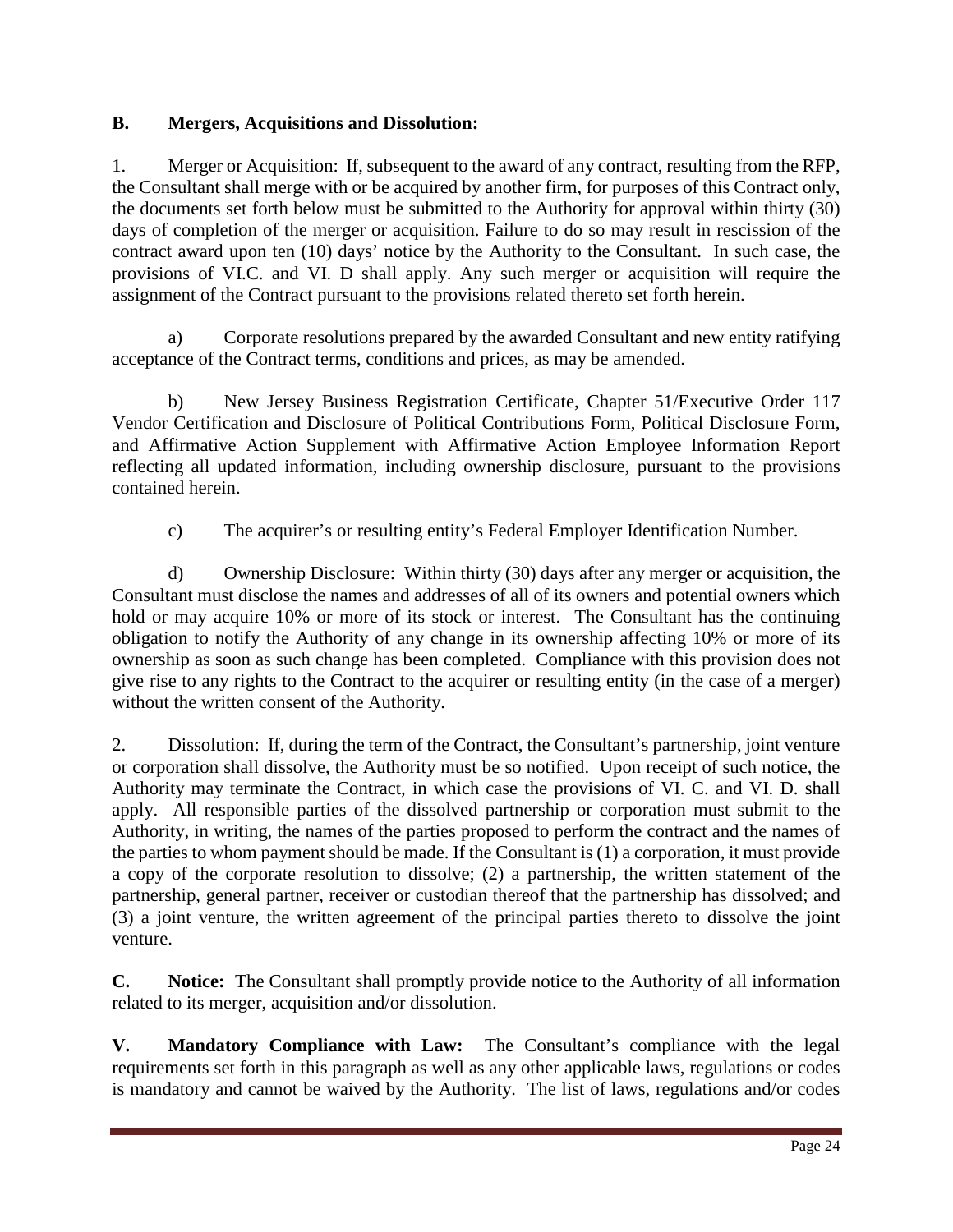cited herein is not intended to be an exhaustive list and is available for review at the State Library, 155 West State Street, Trenton, New Jersey 08625.

# **A. Corporate Authority:**

1. All New Jersey corporations must obtain a Certificate of Incorporation from the Office of the Secretary of State of New Jersey prior to conducting business in the State of New Jersey.

2. If a bidder is a corporation incorporated in a state other than New Jersey, the Consultant must obtain a Certificate of Authority to do business from the Office of the Secretary of State of New Jersey prior to receipt of the final contract award. Within seven (7) days of its receipt of a notice of intent to award, the successful bidder shall provide either a certification or notification of filing with the Secretary of State. Failure to comply may result in the Authority withdrawing the notice of intent to award.

3. If the bidder awarded the Contract is an individual, partnership or joint venture not residing in this State or a partnership organized under the laws of another state, then the bidder shall execute a power of attorney designating the Secretary of State as his true and lawful attorney for the sole purpose of receiving process in any civil action which may arise out of the performance of the Contract. The appointment of the Secretary of State shall be irrevocable and binding upon the bidder, his heirs, executors, administrators, successors and assigns. Within ten (10) days of receipt of this service, the Secretary of State shall forward same to the bidder at the address designated in the bidder's proposal.

**B. Affirmative Action:** During the performance of the Contract, the Consultant agrees to comply with the requirements of P.L. 1975, c.127 (N.J.A.C. 17:27), as follows:

1. The Consultant shall submit to the public agency, after notification of award but prior to execution of a goods and services contract, one of the following three documents:

i. Appropriate evidence that the consultant is operating under an existing Federally approved or sanctioned affirmative action program;

ii. A certificate of employee information report approval, issued in accordance with N.J.A.C. 17:27-4; or

iii. An employee information report (Form AA302) electronically provided by the NJ Department of Treasury, Division of Contract Compliance and Equal Employment Opportunity in Public Contracts and distributed to the public agency, through the Division's website, to be completed by the consultant, in accordance with N.J.A.C. 17:27-4.

2. During the performance of this contract, the Consultant agrees as follows:

i. Consultant will not discriminate against any employee or applicant for employment because of age, race, creed, color, national origin, ancestry, marital status, affectional or sexual orientation, gender identity or expression, disability, nationality or sex. Except with respect to affectional or sexual orientation and gender identity or expression, the Consultant will ensure that equal employment opportunity is afforded to such applicants in recruitment and employment, and that all employees are treated during employment, without regard to their age, race, creed, color, national origin, ancestry, marital status, affectional or sexual orientation, gender identity or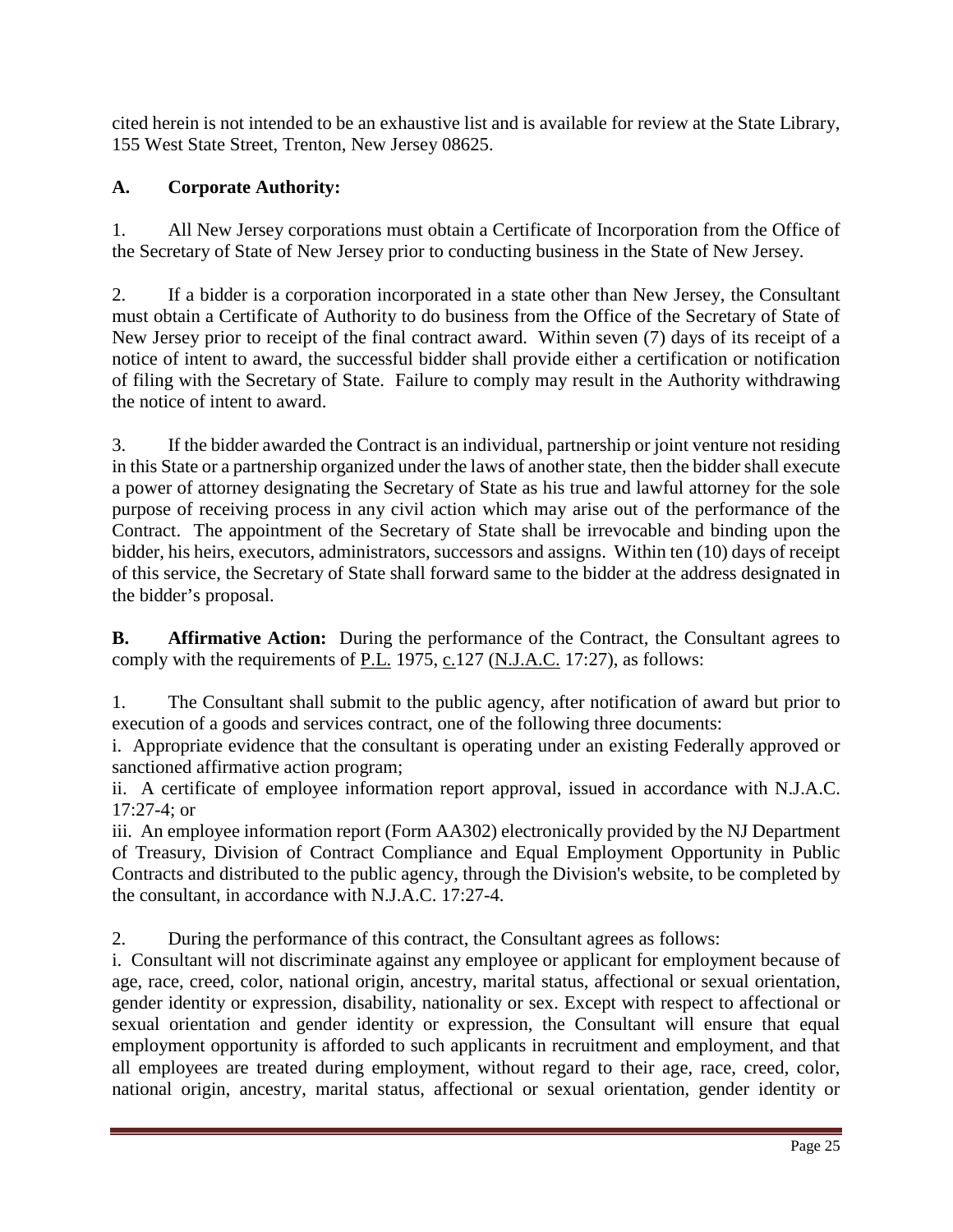expression, disability, nationality or sex. Such equal employment opportunity shall include, but not be limited to, the following: employment, upgrading, demotion, or transfer; recruitment or recruitment advertising; layoff or termination; rates of pay or other forms of compensation; and selection for training, including apprenticeship. The Consultant agrees to post in conspicuous places, available to employees and applicants for employment, notices to be provided by the public agency compliance officer setting forth provisions of this nondiscrimination clause;

ii. Consultant will, in all solicitations or advertisements for employees placed by or on behalf of the Consultant, state that all qualified applicants will receive consideration for employment without regard to age, race, creed, color, national origin, ancestry, marital status, affectional or sexual orientation, gender identity or expression, disability, nationality or sex;

iii. Consultant will, in all solicitations or advertisements for employees placed by or on behalf of the Consultant, state that all qualified applicants will receive consideration for employment without regard to age, race, creed, color, national origin, ancestry, marital status, affectional or sexual orientation, gender identity or expression, disability, nationality or sex; and

iv. Consultant agrees to comply with any regulations promulgated by the Treasurer pursuant to N.J.S.A. 10:5-31 et seq., as amended and supplemented from time to time.

3. The Consultant will send to each labor union or representative or workers with which it has a collective bargaining agreement or other contract or understanding, a notice, to be provided by the Authority's contracting officer, advising the labor union or worker's representative of the Consultant's commitments under the act, and shall post copies of the notice in conspicuous places available to employees and applicants for employment.

4. The Consultant agrees to comply with the regulations promulgated by the New Jersey State Treasurer pursuant to P.L. 1975, c. 127, as amended and supplemented from time to time, and the Americans with Disabilities Act.

5. The Consultant agrees to attempt in good faith to employ minority and female workers consistent with the applicable county employment goals prescribed by N.J.A.C. 17:27-5.2 promulgated by the New Jersey State Treasurer pursuant to P.L. 1975, c. 127, as amended and supplemented from time to time, or in accordance with a binding determination of the applicable county employment goals determined by the Affirmative Action Office pursuant to N.J.A.C. 17:27-5.2, promulgated by the New Jersey State Treasurer pursuant to P.L. 1975, c. 127, as amended and supplemented from time to time.

6. The Consultant agrees to inform, in writing, appropriate recruitment agencies in the area, including employment agencies, placement bureaus, colleges, universities, and labor unions, that it does not discriminate on the basis of age, creed, color, national origin, ancestry, marital status, sex affectional or sexual orientation, and that it will discontinue the use of any recruitment agency which engages in direct or indirect discriminatory practices.

7. The Consultant agrees to revise any of its testing procedures, if necessary, to assure that all personnel testing conform to the principles of job-related testing, as established by applicable Federal law and applicable Federal court decisions.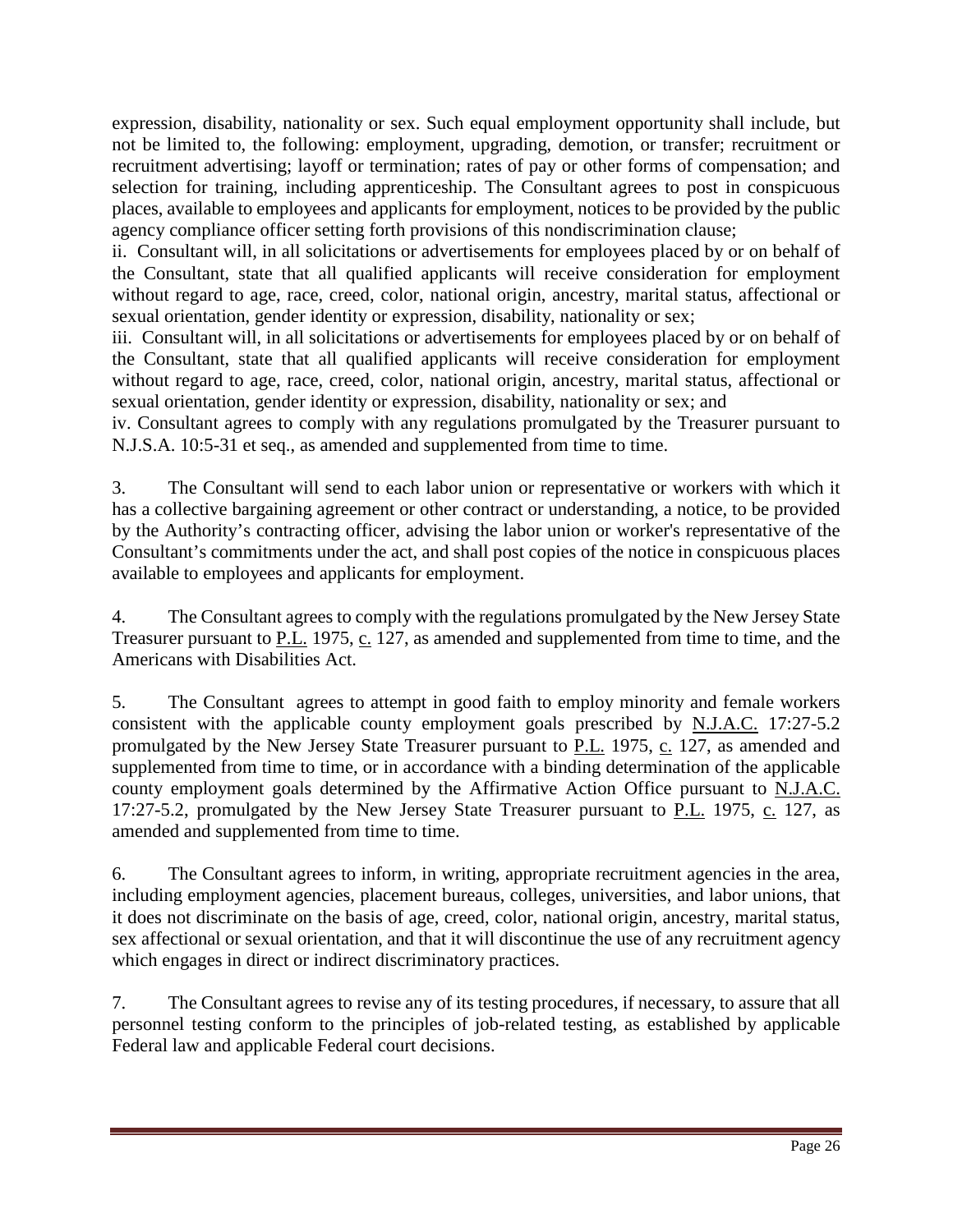8. The Consultant agrees to review all procedures relating to transfer, upgrading, downgrading and layoff to ensure that all such actions are taken without regard to age, creed, color, national origin, ancestry, marital status, sex affectional or sexual orientation, and conform with the applicable employment goals, consistent with the status and court decisions of the State of New Jersey, and applicable Federal law and applicable Federal court decisions.

9. The Consultant shall furnish such reports or other documents to the Affirmative Action Office as may be requested by the Office from time to time in order to carry out the purposes of these regulations, and public agencies shall furnish such information as may be requested by the Affirmative Action Office for conducting a compliance investigation pursuant to Subchapter 10 of the New Jersey Administrative Code (N.J.A.C. 17:27).

**C. Americans with Disabilities Act:** The Consultant shall abide by the provisions of the Americans with Disabilities Act, 42 U.S.C., Sec. 12101, et seq.

**D. Bidders Warranty:** By submitting a proposal in response to the RFP, the bidder warrants and represents that no person or selling agency has been employed or retained to solicit or secure the Contract upon an agreement or understanding for a commission, percentage, brokerage or contingent fee, except bona fide employees or bona fide established commercial or selling agencies maintained by the Consultant for the purpose of securing business. The penalty for breach or violation of this provision may result in termination of the contract award without the Authority being liable for damages, costs and/or attorney fees or, in the Authority's discretion, a deduction from the Contract price or consideration the full amount or such commission, percentage, brokerage or contingent fee.

**E. Standards Prohibiting Conflicts of Interest:** The following prohibitions shall apply to all contracts made with the Authority.

1. No Consultant shall pay, offer to pay, or agree to pay, either directly or indirectly, any fee, commission, compensation, gift, gratuity or other thing of value of any kind to any officer or employee of the State or the Authority, or special State officer or employee as defined in N.J.S.A. 52:13D-13b and e, or to any member of the immediate family, as defined by N.J.S.A. 52:13D-13f of any such officer or employee, or partnership, firm or corporation with which they are employed or associated or in which such officer or employee has an interest within the meaning of N.J.S.A. 52:13D-13g.

2. The solicitation of any fee, commission, compensation, gift, gratuity or other thing of value by an officer or employee of the Authority from any State Bidder or Consultant shall be reported in writing forthwith by the vendor to the State Attorney General.

3. No Consultant may, directly or indirectly, undertake any private business, commercial or entrepreneurial relationship with, whether or not pursuant to employment, contract or other agreement express or implied, or sell any interest in such Consultant to any officer or employee of the Authority or special State officer or employee, or having any duties or responsibilities in connection with the purchase, acquisition or sale of any property or services by or to the Authority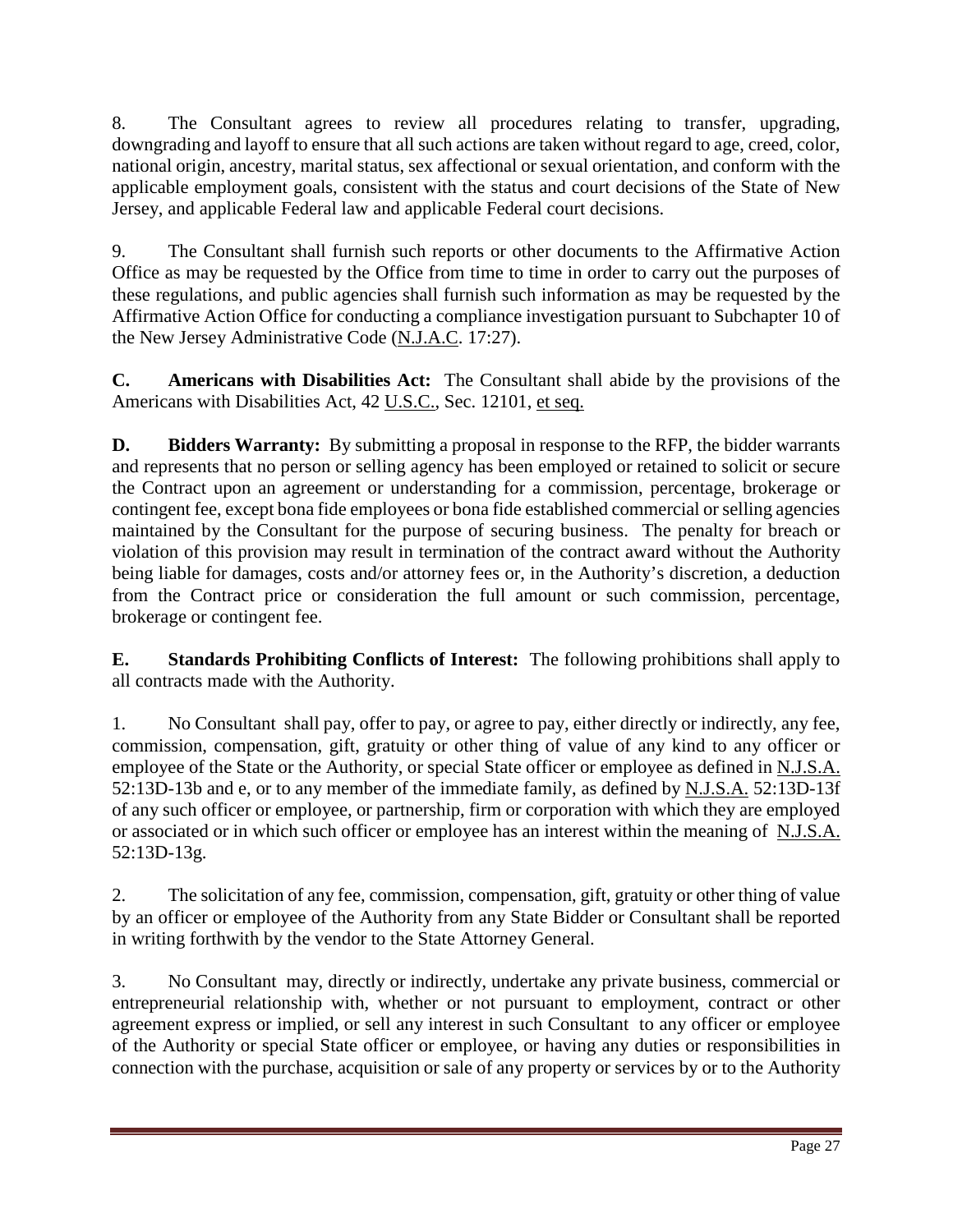or with any person, firm or entity with which he is employed or associated or in which he has an interest within the meaning of N.J.S.A. 52:13D-13g.

4. No Consultant shall influence, or attempt to influence or cause to be influenced any officer or employee of the Authority in his official capacity in any manner which might tend to impair the objectivity or independence or judgment of said officer or employee.

5. No Consultant shall cause or influence, or attempt to cause or influence, any officer or employee of the Authority to use, or attempt to use, his official position to secure unwarranted privileges or advantages for the Consultant or any other person.

6. It is agreed and understood that the Authority reserves the right to determine whether a conflict of interest or the appearance of a conflict of interest exists which would under State law adversely affect or would be contrary to the best interest of the Authority.

7. No Consultant may, directly or indirectly, undertake any private business, representation, commercial or entrepreneurial relationship with, whether or not pursuant to employment, contract or other agreement express or implied, or sell any interest in such Consultant to any present or prospective purchasers, bidders, and proposer arising from or in connection with acquisition, lease, or sale of any property or services by or to the Authority.

# **F. Business Registration:**

1. All New Jersey and out of State Corporations must obtain a Business Registration Certificate ("BRC") from the Department of the Treasury, Division of Revenue prior to conducting business in the State of New Jersey.

2. Proof of valid business registration with the Division of Revenue, Department of the Treasury, State of New Jersey, shall be submitted by the bidder and, if applicable, by every subcontractor of the bidder, with the bidder's bid. No contract will be awarded without proof of business registration with the Division of Revenue. Any questions in this regard can be directed to the Division of Revenue at (609) 292-1730. Form NJ-REG can be filed online at [www.state.nj.us/njbgs/services.html.](http://www.state.nj.us/njbgs/services.html)

3. Before performing work under the Contract, all subcontractors of the Consultant must provide the Consultant proof of New Jersey business registration. The Consultant shall forward the business registration documents on to the Authority.

# **G. Set-Off for State Tax**

1. Please be advised that, pursuant to L. 1995, c. 159, effective January 1, 1996 and notwithstanding any provision of the law to the contrary, whenever any taxpayer, partnership or S corporation under contract to provide goods or services or construction projects to the State of New Jersey or its agencies or instrumentalities, including the legislative and judicial branches of State government, is entitled to payment for those goods and services at the same time a taxpayer,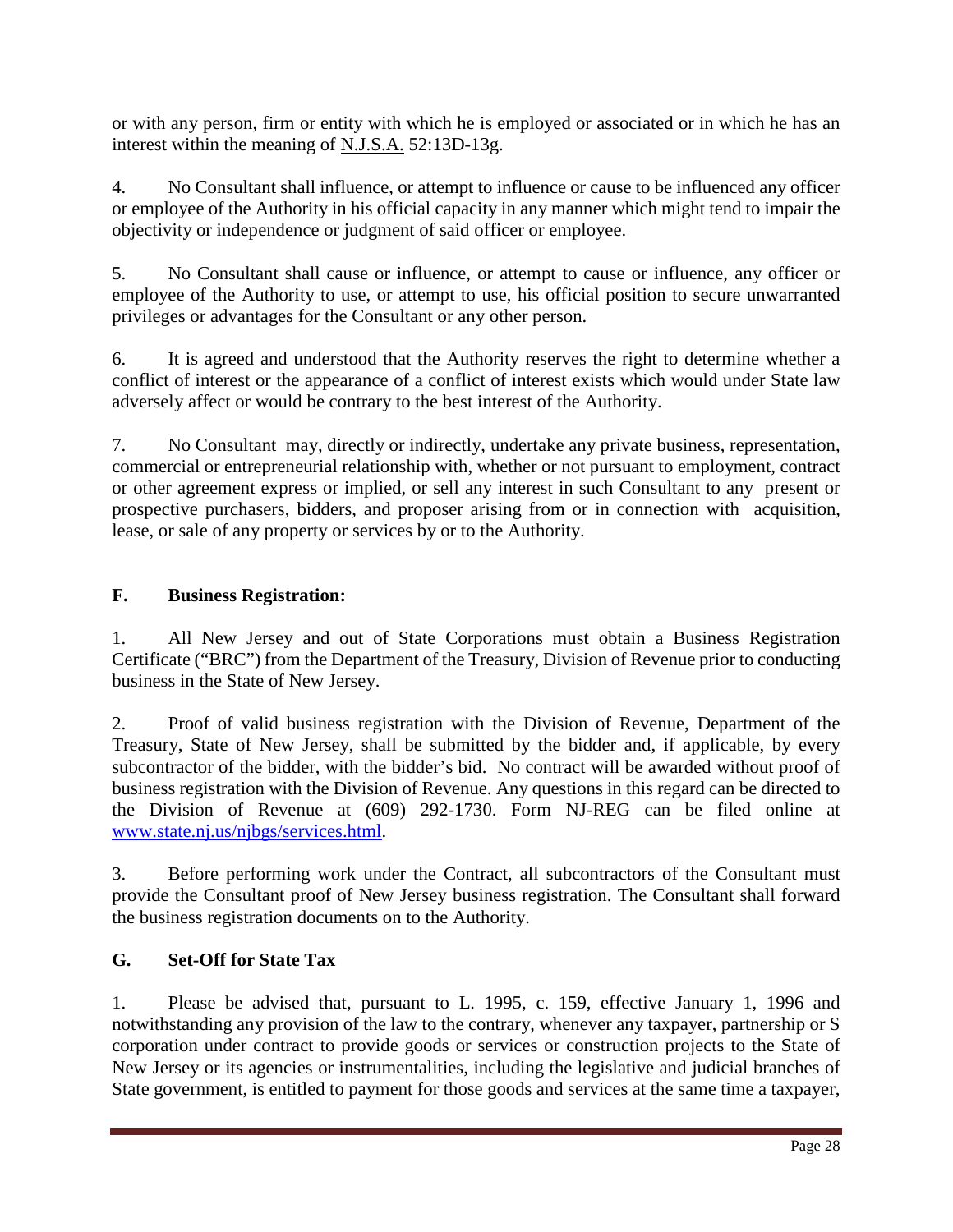partner or shareholder of that entity is indebted for any State tax, the Director of the Division of Taxation shall seek to set off that taxpayer's or shareholder's share of the payment due the taxpayer, partnership or S corporation. The amount set off shall not allow for the deduction of any expenses or other deductions which might be attributable to the taxpayer, partner or shareholder subject to set-off under this act.

2. The Director of the Division of Taxation shall give notice of the set-off to the taxpayer and provide an opportunity for a hearing within 30 days of such notice under the procedures for protests established under N.J.S.A. 54:49-18. No requests for conference, protestor subsequent appeal to the Tax Court from any protest under this section shall stay the collection of the indebtedness. Interest that may be payable by the State to the taxpayer, pursuant to L. 1987, c. 184 (c. 52:32-35), shall be stayed.

**VI. Termination of the Contract Award:** The Authority may terminate the contract award at any time during the duration of the Contract, without penalty, subject to the following provisions:

**A. For Convenience:** Where circumstances change and/or the needs of the Authority change, or the Contract is otherwise deemed by the Authority to no longer be in the public interest or the services of the Consultant are no longer desired by the Authority, the Authority may terminate the contract award upon no less than thirty (30) days' notice to the Consultant . In the event of such a termination of the contract award, the Consultant shall furnish to the Authority, free of charge, such close-out reports as may reasonably be required.

# **B. For Cause:**

1. Where a Consultant fails to perform or comply with the Contract, the Authority may terminate the contract award upon ten (10) days' notice to the Consultant.

2. The Authority's right to terminate the Contract award for cause includes violation of state and federal law (as demonstrated by the Consultant's admissions of same or a final decision of an appropriate decision-making body), or any reason related to the ability of the Consultant to fulfill its contractual obligations. The Authority may also terminate any contract with a federally debarred Consultant or a Consultant which is presently identified on the list of parties excluded from federal procurement and non-procurement contracts.

**C.** Upon a termination of the Contract award under this or any other paragraph herein, the Consultant shall be entitled to receive as full compensation for services rendered up to the date of termination for that portion of the fee which the services were actually and satisfactorily performed by it, as determined by the Authority, shall bear to the total services contemplated under the Contract, less payments previously made.

**D.** Upon termination of the Contract award, the Authority may acquire the services which are the subject of the Contract from another source and may charge the Consultant whose Contract award has been terminated the difference in price, and the said Consultant shall be liable for same.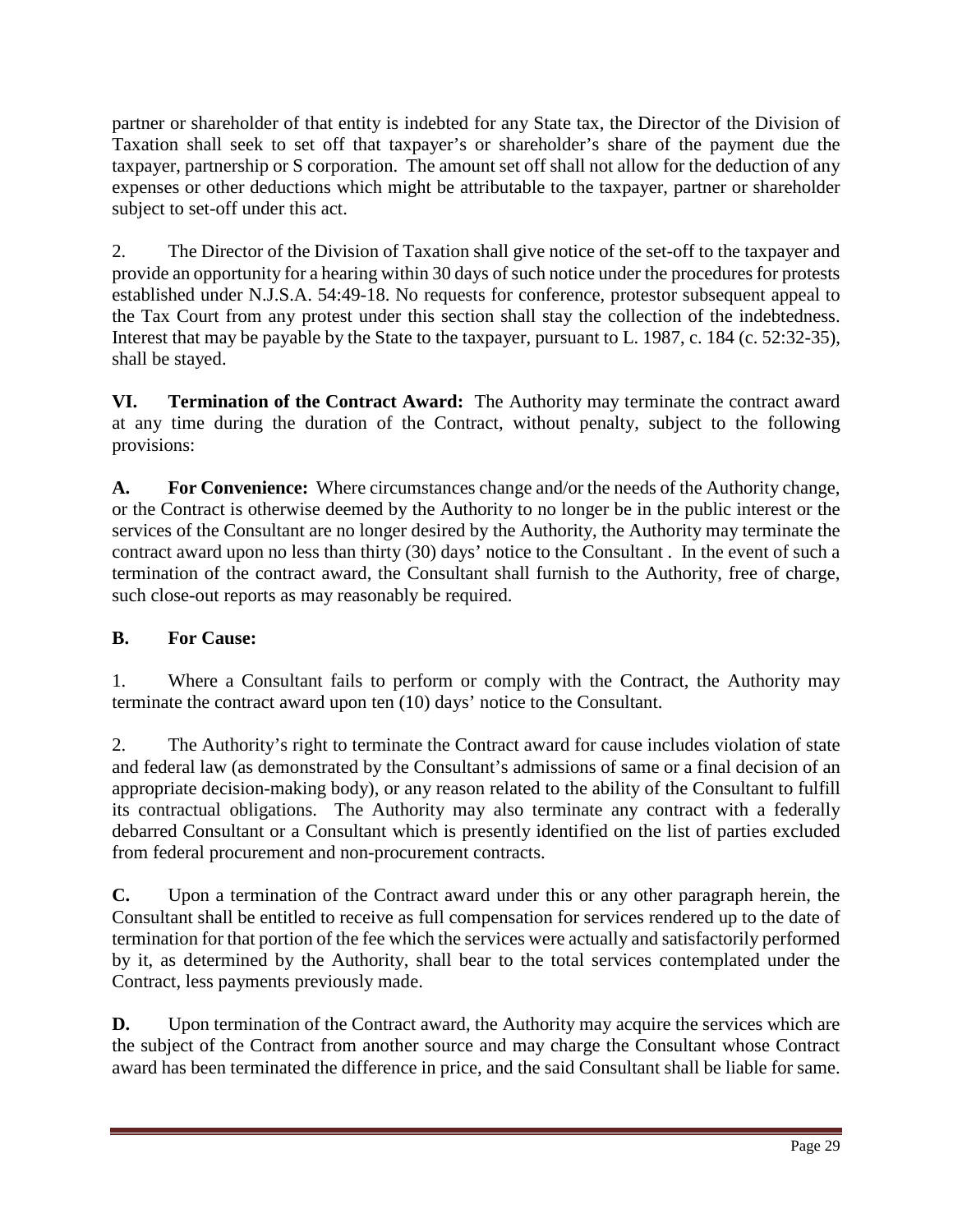**VII. Consultant Compensation:** The Consultant shall submit invoices no more frequently than every 30 days. Supporting information containing specific details and proof of completion of the tasks and specific units completed shall be provided. Payment will not be made until the Authority has approved payment. All compliance documentation must be provided and invoices will not be paid until all documentation has been received by the Authority. Payment of the Consultant is subject to the availability and receipt of funds from the United States Department of Defense, Office of Economic Adjustment and is a material term and condition of this Contract. The Contract is subject to termination for convenience by the Authority, without penalty to the Authority, if funds from the United States Department of Defense, Office of Economic Adjustment are not available and/or received by the Authority or at any time during the duration of the Contract.

**VIII. Insurance:** The Consultant shall secure and maintain in force for the term of the Contract liability insurance as provided herein. The Consultant shall provide the Authority with current certificates of insurance for all coverages and renewals thereof, naming the Authority as an additional insured and shall contain the provision that the insurance provided in the certificate shall not be cancelled for any reason except after thirty (30) days written notice to:

> Fort Monmouth Economic Revitalization Authority Bruce Steadman, Executive Director P.O. Box 267 Oceanport, NJ 07757

The insurance to be provided by the Consultant shall be as follows:

1. Comprehensive General Liability Insurance or its equivalent: The minimum limit of liability shall be \$1,000,000 per occurrence as a combined single limit for bodily injury and property damage. The above required Comprehensive General Liability Insurance policy or its equivalent shall name the Authority, the State, its officers, and employees as additional insureds. The coverage to be provided under these policies shall be at least as broad as that provided by the standard basic, unamended, and unendorsed Comprehensive General Liability Insurance occurrence coverage forms or its equivalent currently in use in the State of New Jersey, which shall not be circumscribed by any endorsement limiting the breadth of coverage.

2. Automobile liability insurance which shall be written to cover any automobile used by the insured. Limits of liability for bodily injury and property damage shall not be less than \$1 million per occurrence as a combined single limit.

3. Worker's Compensation Insurance applicable to the laws of the State of New Jersey and Employers Liability Insurance with limits not less than:

\$1,000,000 BODILY INJURY, EACH OCCURRENCE \$1,000,000 DISEASE EACH EMPLOYEE \$1,000,000 DISEASE AGGREGATE LIMIT.

**IX.** Notices: All notices required under the Contract shall be in writing and shall be validly and sufficiently served by the Authority upon the Consultant, and vice versa, if addressed and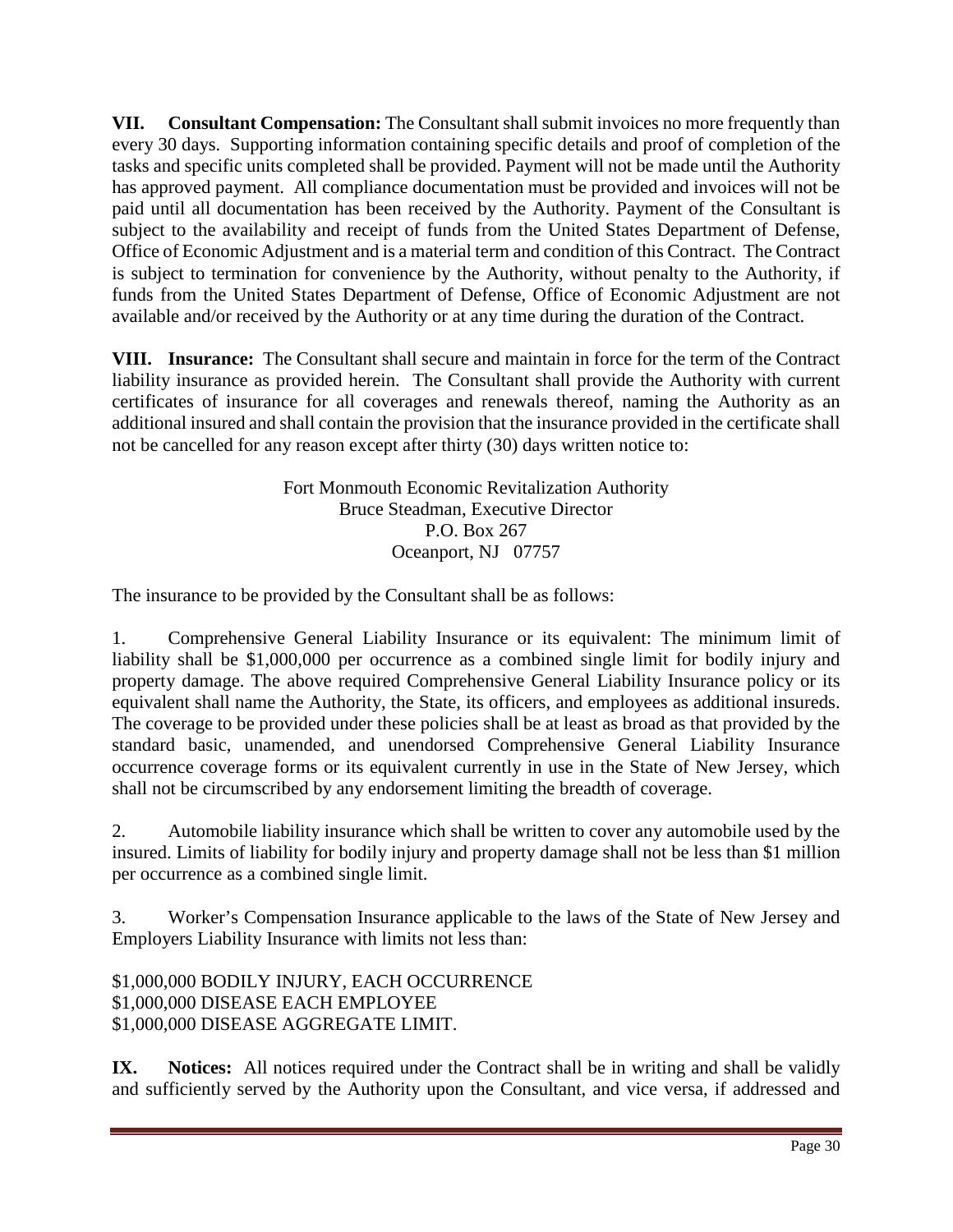mailed by certified mail to the addressee set forth in the Contract. Notice to the Authority shall be mailed to the following address:

# Mailing and Overnight Delivery Address: Fort Monmouth Economic Revitalization Authority P.O. Box 267 Oceanport, NJ 07757

**X. Claims:** All claims against the Authority by the Consultant concerning interpretation of the Contract, Consultant performance and /or termination of the contract award shall be subject to the New Jersey Tort Claims Act N.J.S.A. 59:1-1, et seq. and the New Jersey Contractual Liability Act, N.J.S.A. 59:13-1, et seq.

**XI. Applicable Law:** This Contract and any and all litigation arising there from or related thereto shall be governed by the applicable law, regulations and rules of evidence of the State of New Jersey without reference to conflict of laws principles.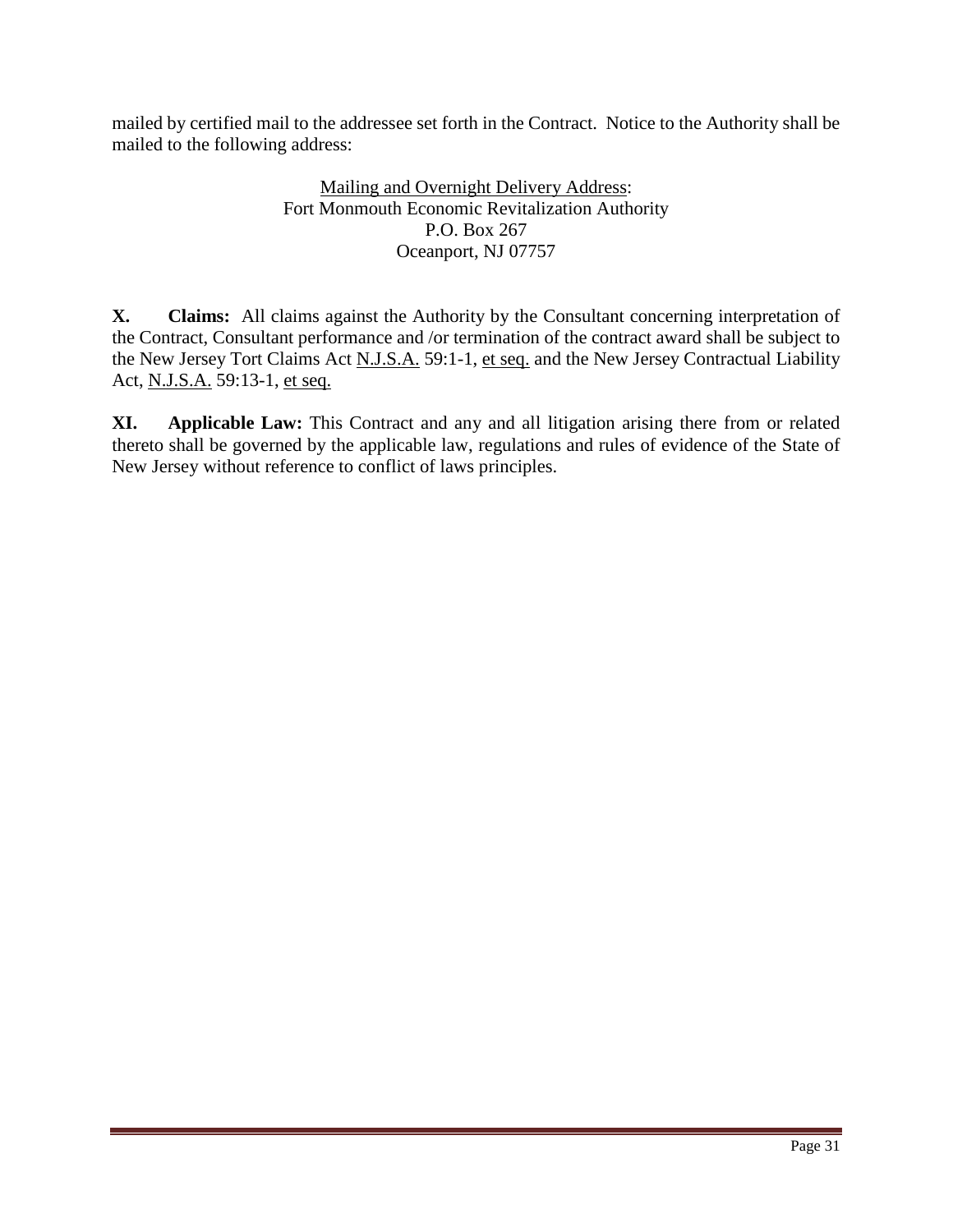# **ATTACHMENT #3 REQUIRED FORMS**

# **TWO-YEAR VENDOR CERTIFICATION AND DISCLOSURE OF POLITICAL CONTRIBUTION**

#### **AND**

# **AFFIRMATIVE ACTION SUPPLEMENT**